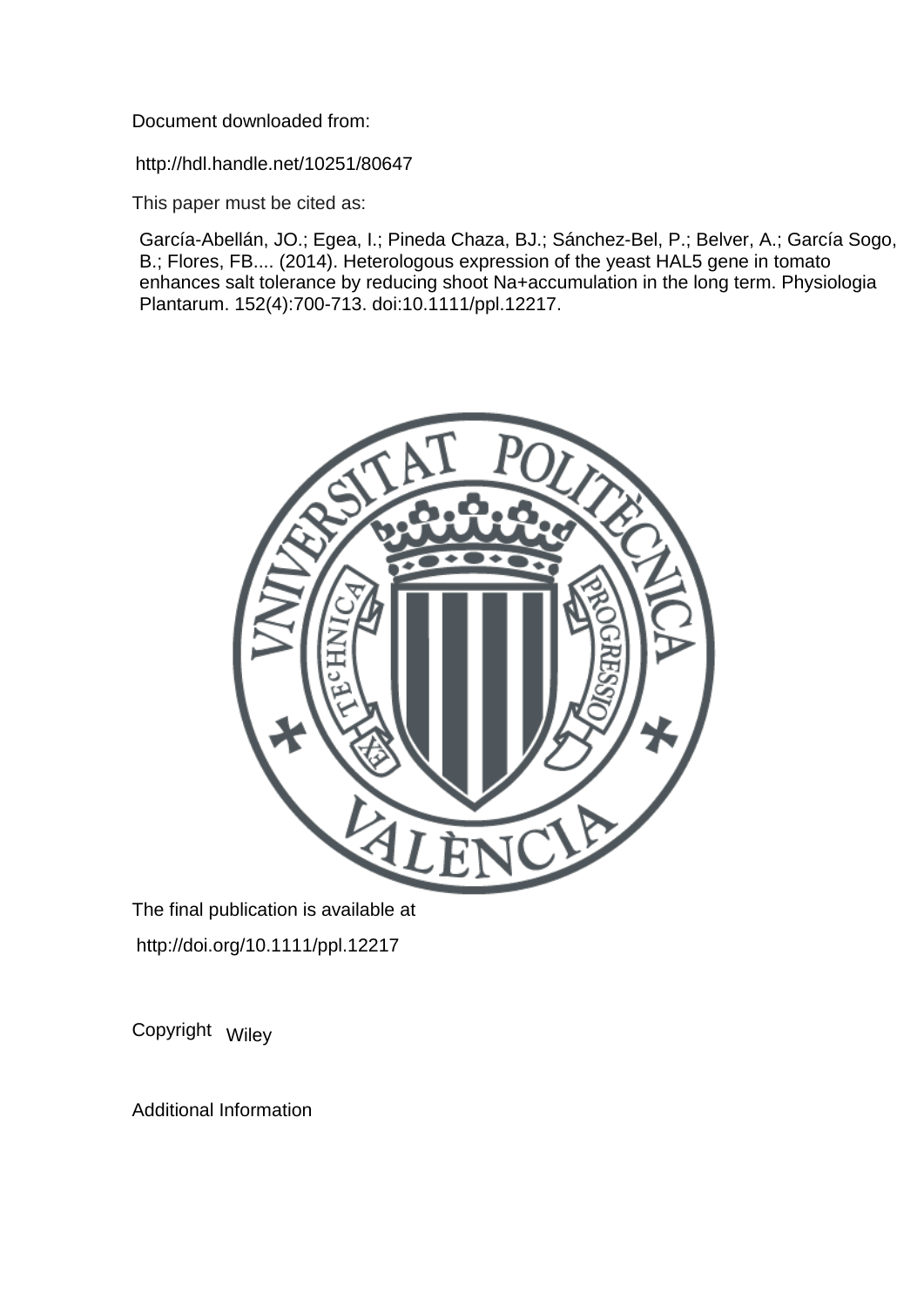**Heterologous expression of the yeast** *HAL5* **gene in tomato enhances salt tolerance by reducing shoot Na<sup>+</sup> accumulation in the long term**  Jose O. García-Abellan<sup>a,†</sup>, Isabel Egea<sup>a,†</sup>, Benito Pineda<sup>b</sup>, Paloma Sanchez-Bel<sup>a,</sup>\*,  $\mathbf{Andres}\ \mathbf{Belver}^{\mathsf{c}}, \mathbf{Bego\~na}\ \mathbf{Garcia-Sogo}^{\mathsf{b}}, \mathbf{Francisco}\ \mathbf{B}. \ \mathbf{Flores}^{\mathsf{a}}, \mathbf{Alejandro}\ \mathbf{Atares}^{\mathsf{b}}, \mathbf{Vicente}^{\mathsf{b}}$ **Morenob and Maria C. Bolarin<sup>a</sup>** <sup>a</sup>CEBAS-CSIC, Department of Stress Biology and Plant Pathology, Campus de Espinardo, P.O. Box 164, 30100 Espinardo-Murcia, Spain <sup>b</sup>IBMCP-UPV/CSIC, Laboratory of Biotechnological Breeding, Camino de Vera 14, 46022 Valencia, Spain

c EEZ-CSIC, Department of Biochemistry, Molecular and Cellular Biology of Plants, C/ Prof. Albareda 1, E-18008 Granada, Spain

\*Corresponding author, e-mail: palomasb@cebas.csic.es † Both authors have contributed equally to this work

For salt tolerance to be achieved in the long-term plants must regulate  $Na^+/K^+$  homeostasis over time. In this study, we show that the salt tolerance induced by overexpression of the yeast HAL5 gene in tomato (Solanum lycopersicum) was related to a lower leaf Na<sup>+</sup> accumulation in the long term, by reducing Na<sup>+</sup> transport from root to shoot over time regardless of the severity of salt stress. Furthermore, maintaining  $\text{Na}^{\dagger}/\text{K}^{\dagger}$  homeostasis over time was associated with changes in the transcript levels of the Na<sup>+</sup> and K<sup>+</sup> transporters such as SIHKT1;2 and SIHAK5. The expression of SIHKT1;2 was up-regulated in response to salinity in roots of transgenic plants but down-regulated in the roots of WT plants, which seems to be related to the lower  $Na<sup>+</sup>$  transport rate from root to shoot in transgenic plants. The expression of the SlHAK5 increased in roots and leaves of both WT and transgenic plants under salinity. However, this increase was much higher in the leaves of transgenic plants than in those of WT plants, which may be associated with the ability of transgenic leaves to maintain  $Na^{+}/K^{+}$  homeostasis over time. Taken together, the results show that the salt tolerance mechanism induced by HAL5 overexpression in tomato is related to the appropriate regulation of ion transport from root to shoot and maintenance of the leaf  $Na^+/K^+$  homeostasis through modulation of SlHKT1 and SlHAK5 over time.

*Abbreviations* – FW, fresh weight; IAA, indole-3-acetic acid; NIL, near isogenic line; QTL, quantitative trait locus; RIL, recombinant isogenic line; WT, wild type.

This article has been accepted for publication and undergone full peer review but has not been through the copyediting, typesetting, pagination and proofreading process, which may lead to differences between this version and the Version of Record. Please cite this article as doi: 10.1111/ppl.12217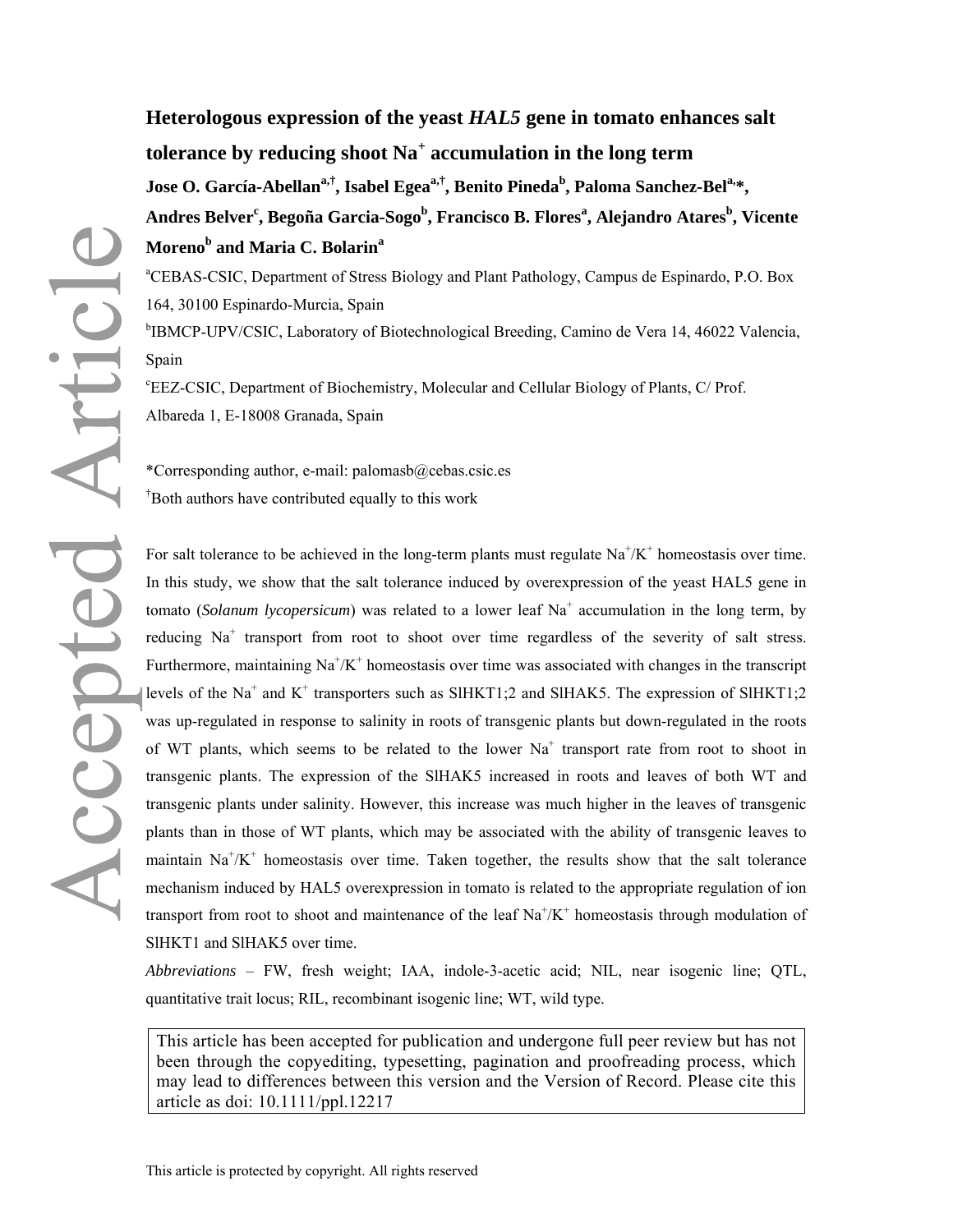# **Introduction**

Articl Accepted One of the most detrimental effects on crop productivity is high concentrations of salts in soil since numerous species of agronomic interest are sensitive to salinity. There are two main components under salt stress in plants: an osmotic stress and an ion toxicity effect due to the accumulation of toxic ions which negatively affects cellular metabolism. Normally, during the first stages of salinity and at low stress levels the main induced effect is hyperosmotic stress, whereas at high stress levels and in long-term periods of saline conditions the main effect is the activation of mechanisms of ionic resistance. Nevertheless, in some cases ion toxicity already takes place during the first stages of the salt stress and the osmotic stress may persist during longer periods of salt stress (Munns and Tester 2008, Muñoz-Mayor et al. 2008). This is due to the fact that the exploit of organic solutes to maintain osmotic balance is energetically much more expensive for the plants than to make use for the same purpose of saline ions (De Costa et al. 2007, Shabala et al. 2010, Plett and Moller 2010). But it is necessary to take into account that given the limited Na<sup>+</sup> sequestration ability in leaf mesophyll elevated xylem Na<sup>+</sup> levels cannot be advantageous for a long time and, therefore, the tolerance mechanism may depend on the stress levels and exposure time (Pineda et al. 2012). Na<sup>+</sup> and other ions are absorbed by the roots and translocated by the transpiration stream to the shoot where they are accumulated. This accumulation negatively affects the plant cells metabolic and physiological operations and, if it surpassed certain levels, could even lead to cell death (Munns and Tester 2008, Hasegawa 2013). So, plant salt stress tolerance includes a combined action of several pathways to regulate the Na<sup>+</sup> homeostasis. Furthermore, for tolerance to be achieved the management of Na<sup>+</sup> ions must be organized on the basis of protecting  $K^+$  ion uptake and distribution, as keeping under control these processes is a key requirement for plant growth (Shabala and Cuin 2008, Wu et al. 2013). These processes are mediated by ion transporters, and therefore manipulating the activity of this class of proteins has enormous potential to affect plant performance under saline conditions (Dreyer and Uozumi 2011, Hasegawa et al. 2013). However, concerning salt stress plant responses, knowledge acquired by molecular studies in this area has still not sufficiently progressed in order to develop crops with enhanced tolerance in natural non-laboratory environments. Therefore, research in induction of stress tolerance in plants should be focused on producing stress tolerant crops that maintain high growth rates and yields instead of developing crops that can survive isolated extreme stress events (Bechtold et al. 2010).

The kinetics and energetic facets of the transport of ions in most fungi and plant species share some common features that are not found in animals (Rodriguez-Navarro 2000). A set of halotolerance *HAL* genes have been identified in *Saccharomyces cerevisiae* and it was observed that the overexpression of these improves yeast growth under salt stress (Gaxiola et al. 1992, Serrano et al. 1994, Perez-Valle et al. 2007). Moreover, the overexpression of some of these genes enhanced halotolerance in higher plants, as observed in tomato plants overexpressing the *HAL1* gene (Gisbert et al.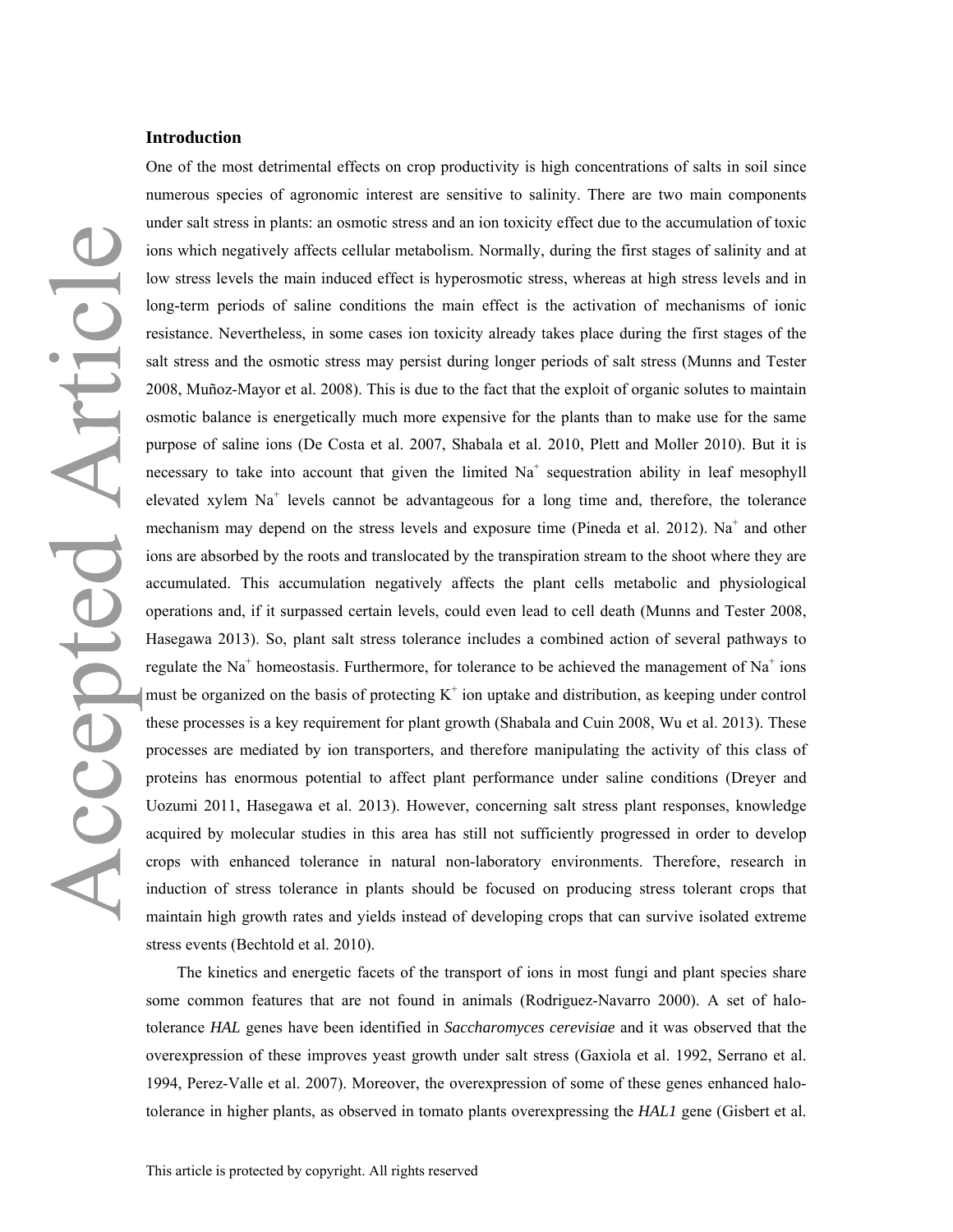Articl Accepted

2000, Rus et al. 2001, Safdar et al. 2011). However, when the Na<sup>+</sup> exclusion capacity was very high in transgenic tomato plants the high energetic cost because of increased use of organic solutes for recovering osmotic homeostasis negatively affected growth and eventually fruit yield (Muñoz-Mayor et al. 2008). In this research work is described the behavior of transgenic tomato plants overexpressing yeast *HAL5* gene. This gene encodes a protein kinase involved in the activation of high-affinity K<sup>+</sup> transporters, TRK1 and TRK2, which improved K<sup>+</sup> (and Na<sup>+</sup>) homeostasis and, subsequently, yeast salt tolerance (Mulet et al 1999, Perez-Valle et al. 2007, Casado et al. 2010). Homologs of these yeast TRK transporters have also been identified in plants and named HKT transporters (Very and Sentenac 2003). Unlike their yeast homologs, HKT transporters, particularly those belonging to class I, the only type existing in dicots (Platten et al 2006), are critical elements involved in Na<sup>+</sup> unloading from xylem vessels to other cells in the stele, which further lowers ion concentration in the transpiration stream (Hasegawa 2013). As with TRK transporters in yeast, genetic evidence suggests a complex regulation of HKT1-like transporters (Asins et al. 2013). In fact, the specific mechanisms by which *HAL5* kinase may stabilize and/or activate protein membrane transporters remain unknown.

Recently, Asins et al. (2013) identified two HKT1-like isoforms from tomato, *SlHKT1;1* and *SlHKT1;2*, which were classified on the basis of their phylogenetic analysis as class I HKT transporters, and should specifically transport  $Na<sup>+</sup>$  as they are involved in unloading  $Na<sup>+</sup>$  from xylem and perhaps in recirculating it to the roots (Platten et al 2006, Hauser and Horie 2010). Furthermore, Asins et al. (2013) also showed that *HKT1;1* and/or *HKT1;2* genes could be underlining a previously described major tomato QTL for the  $Na^{+}/K^{+}$  homeostasis (Villalta et al. 2008), as indicated by candidate gene and expression analysis in tomato NILs coming from RILs derived from two salttolerant lines from wild tomato species *S. pimpinellifolium* and *S. cheesmaniae.* However, the connection between the allelic variants of HKT1 and salt tolerance in tomato is still unclear and depends mainly on salt tolerance criteria (Asins et al. 2013). In addition to HKTs, other carriers have been involved in Na<sup>+</sup> uptake. The regulatory kinase complex SOS2–SOS3 activates the plasma membrane  $\text{Na}^+/\text{H}^+$  antiporter SOS1, which has been demonstrated to be responsible for maintaining Na<sup>+</sup> and K<sup>+</sup> homeostasis by retaining favorable K<sup>+</sup>/Na<sup>+</sup> ratios in the cytoplasm and therefore it is involved in inducing salinity tolerance in *Arabidopsis*, rice and tomato (Martínez-Atienza et al. 2007, Olias et al. 2009, Pardo and Rubio 2011). SOS pathway role not only exerts a role in  $Na<sup>+</sup>$  efflux at the roots surface but it also intervenes in its redistribution throughout the plant by inducing the loading of the cation into the xylem (Shi et al. 2002, Olias et al. 2009, Huertas et al. 2012).  $K^+$  contributes to the turgor and cellular growth and is a bounding factor for crop yield and quality (Dreyer and Uozumi 2011). Maintaining intracellular  $K^+$  homeostasis is essential in many important cell processes including induction of numerous enzymatic activities, protein stabilization, pattern of membrane potential and maintenance of cytosolic pH. Thus, for plant growth under saline conditions it is critical the running of mechanisms controlling the  $K^+$  level or  $K^+/Na^+$  ratio homeostasis (Shabala 2013).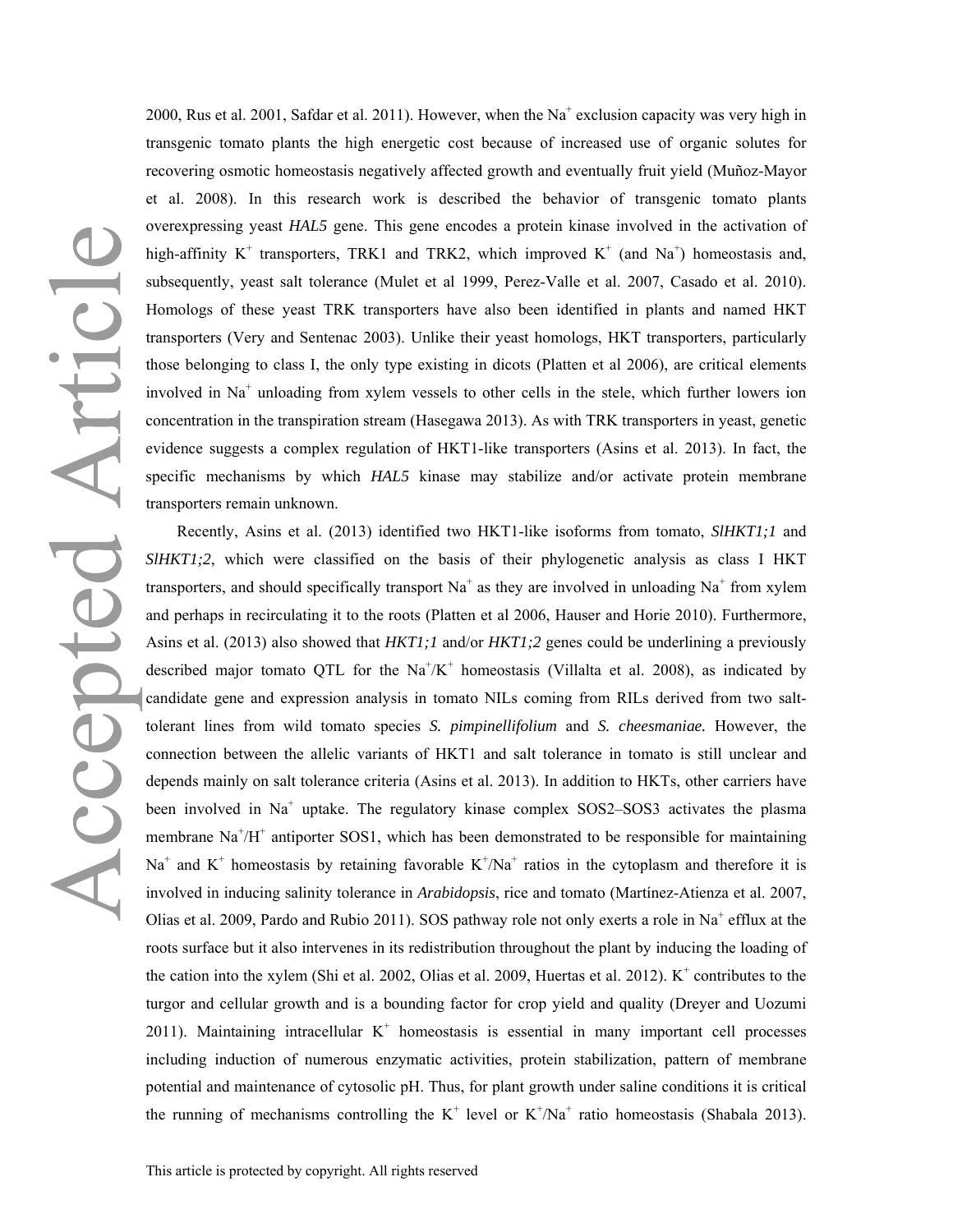Plants with different degrees of salt tolerance could have different regulatory mechanisms for the expression of genes encoding HAK-1 type transporters, or even different characteristics of these type of K+ -transporters influencing their activity (Rodriguez-Navarro and Rubio 2006, Brini and Masmoudi 2012). It has been observed in tomato plants that application of NaCl to the culture solution brings about a  $K^+$  starvation effect that in its turn inhibits the expression of the tomato homolog *HAK*5, although the expression of this tomato gene was not related to the root  $K^+$ concentration (Nieves-Cordones et al. 2007, 2008). HAK transporters could also be implicated in Na+ transport (Corratgé-Faillie et al. 2010 and references therein, Benito et al. 2012), although, unfortunately, functional information on HAK transporters is still scarce and very complex to interpret (Aleman et al. 2011, Kronzucker and Britto 2011, Hasegawa 2013).

To date, much of the research on salt tolerance has been focused on the plant response measured over short periods of salt exposure, where multiple signaling pathways are activated in response mainly to osmotic stress induced by salinity. In this aspect, Shabala (2013) suggests that the 'ideal' scenario for a plant would be to rapidly transport the required  $Na<sup>+</sup>$  to the shoot in order to fulfill osmotic adjustment and to maintain the standard growth rate without yield penalties; but once the osmotic adjustment has been accomplished,  $Na<sup>+</sup>$  transport should be reduced to the absolute minimum required for driving cell turgor during growth and development of newly formed tissues. Therefore, experiments in the long term may be physiologically more relevant to disclose changes in  $Na<sup>+</sup>$ transport from roots to the shoot as the stress progresses (Munns and Tester 2008, Pineda et al. 2012). In order to gain an insight into mechanisms controlling salt tolerance in tomato in conditions of longterm salinity, the agronomical, physiological and molecular responses to salt stress were studied in transgenic tomato plants overexpressing the *HAL5* gene. Here we reported that *HAL5* overexpression enhances salt tolerance in tomato in the long-term on the basis of fruit yield, and transgenic plants are capable of maintaining lower leaf  $Na^+$  accumulation over time by decreasing  $Na^+$  transport to the shoot, as well as presenting higher ability to control the  $Na^{+}/K^{+}$  ratio in leaves by regulating the expression of ion transporters such as *SlHKT1;2* in roots and *SlHAK5* in leaves.

#### **Materials and methods**

#### **Tomato transformation and selection of transgenic lines**

The yeast HAL5 coding sequence was subcloned into a plasmid vector with a duplicated CaMV 35S promoter and an AIMV RNA leader to enhance its expression (kindly provided by Prof R. Serrano, UPV-Valencia, Spain). This genetic construction was introduced into *Agrobacterium tumefaciens* and used for the transformation of *Solanum lycopersicum* cv. P-73 as described by Gisbert et al. (2000). The cotyledon explants used in the transformation by inoculation with the *Agrobacterium tumefaciens* formed buds twenty days after infection. In order to induce rooting the elongated shoots obtained after subculture of the buds were grown in Murashige and Skoog medium (Murashige and Skoog 1962) supplemented with 0.1 mg  $L^{-1}$  IAA and 50 mg  $L^{-1}$  kanamycin. Each tomato plant originated from an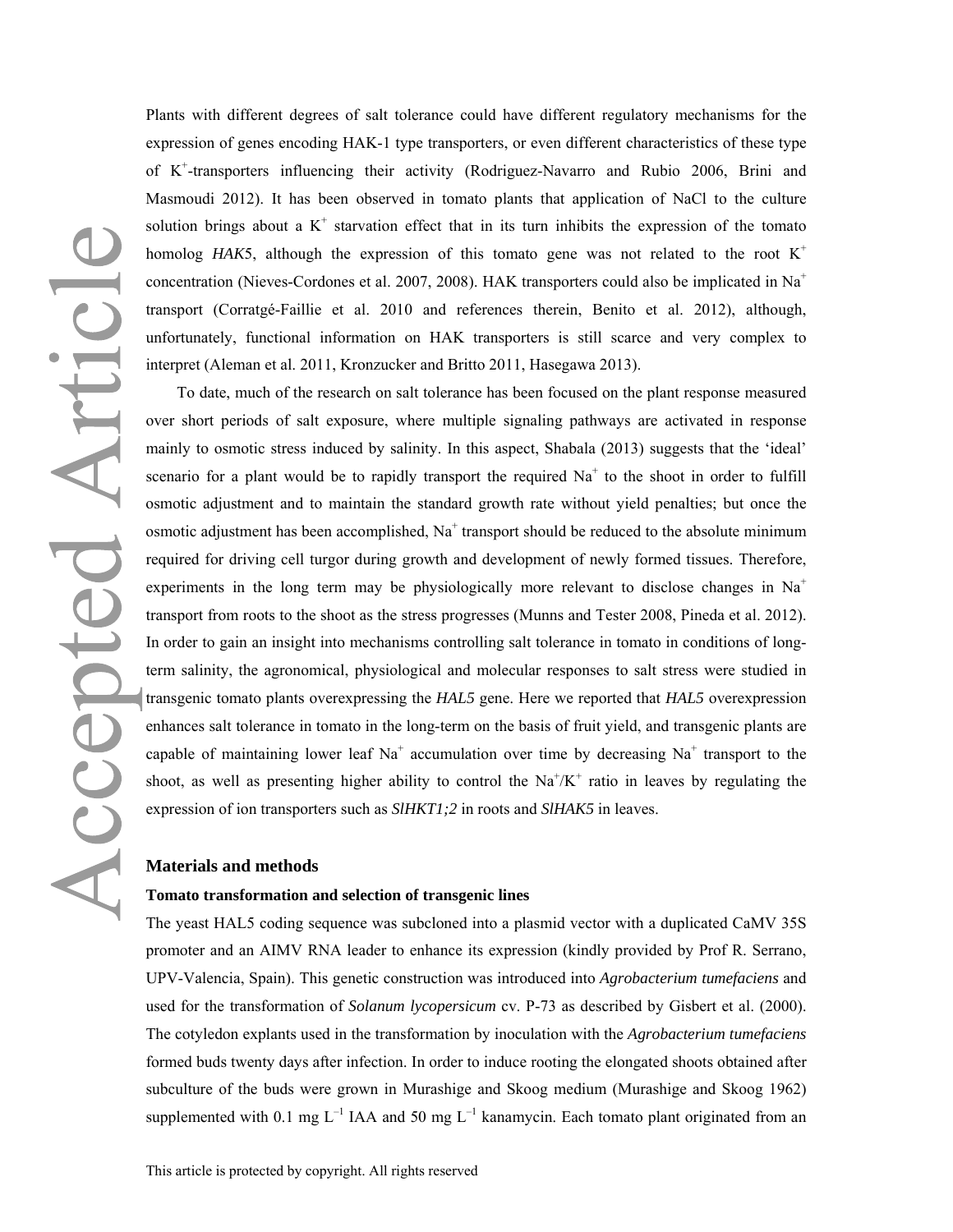independent event of transformation  $(T_0$  plants) – only a plant regenerated from a single poke was considered as being originated from an independent transformation event – were screened by a PCR analysis for the presence of *HAL5* gene using specific primers (see Appendix S1 in Supporting Information). The  $T_0$  plants containing the *HAL5* sequence were transferred to soil and then they were grown under standardized greenhouse conditions (Estañ et al. 2005). The  $T_1$  seeds lots of each  $T_0$ plant were collected, and in their turn  $T_2$  progenies from the resulting transgenic plants were obtained by selfing. The  $T_2$  progenies were screened for kanamycin resistance and azygous and homozygous lines were identified according to results from this test (null plants showing resistance to the antibiotics and every plant exhibiting such resistance, respectively). Three  $T_2$  lines (L2, L71 and L65) were selected for further studies and the *HAL5* expression level was analyzed by quantitative RTqPCR, as described below, using primers for yeast *HAL5* (see Appendix S1 in Supporting Information).

#### **Plant growth conditions and salt tolerance experiments**

To evaluate the salt tolerance in the long-term, experiments were performed in greenhouse. Seeds of WT and transgenic lines were germinated in darkness, in a  $2:1:1$  ( $v/v$ ) mixture of peat:perlite:siliceous sand, at 28°C temperature and 90% relative humidity. Seedlings were maintained in a controlled growth chamber until transplantation to the greenhouse. During this period, plants were irrigated daily with half-strength Hoagland solution (Hoagland and Arnon 1950). The environmental conditions applied were the optimal ones for tomato seedlings growth, varying temperature between 18 and 25°C and relative humidity between 50 and 80%, with a photoperiod of 16 h light/8 h dark. A photosynthetic photon flux (400–700 nm) of 345  $\mu$ mol m<sup>-2</sup> s<sup>-1</sup> at the plant level was provided by fluorescent tubes (Osram Lumilux daily-light 58 W and Fluora 58 W). At the seven-true-leaves stage, at least eight plants per treatment of WT and of transgenic lines were transferred to a polyethylene greenhouse and grown on cocoa peat, using a drip irrigation system, with  $3 \text{ L } h^{-1}$  drippers. The fertirrigation solution (Hoagland solution) was prepared in 2000 liter tanks with local irrigation water (Electrical Conductivity,  $EC = 0.9$  dS m<sup>-1</sup>). For the salt treatments, the required amounts of NaCl were added to reach 75 and 100 mM concentration into the tanks. Treatments started after 10 days of transplantation and they lasted until the end of the experiment. Ripe fruits were collected each week during 2 months, corresponding approximately to the 40–80 day period of salt treatment and the fruit number and weight were recorded.

To analyze the physiological response, experiments were fulfilled in a controlled growth chamber under the same temperature, relative humidity and light conditions as described above. When the seedlings had developed two-true leaves, they were transferred to hydroponic culture (aerated half-strength Hoagland solution). Salt treatments (0, 100 and 200 mM NaCl) were initiated after 7 days of acclimation of plants into hydroponic culture. The required NaCl was added to the nutrient solution in two-steps operation to avoid the possible osmotic effect caused by a single addition.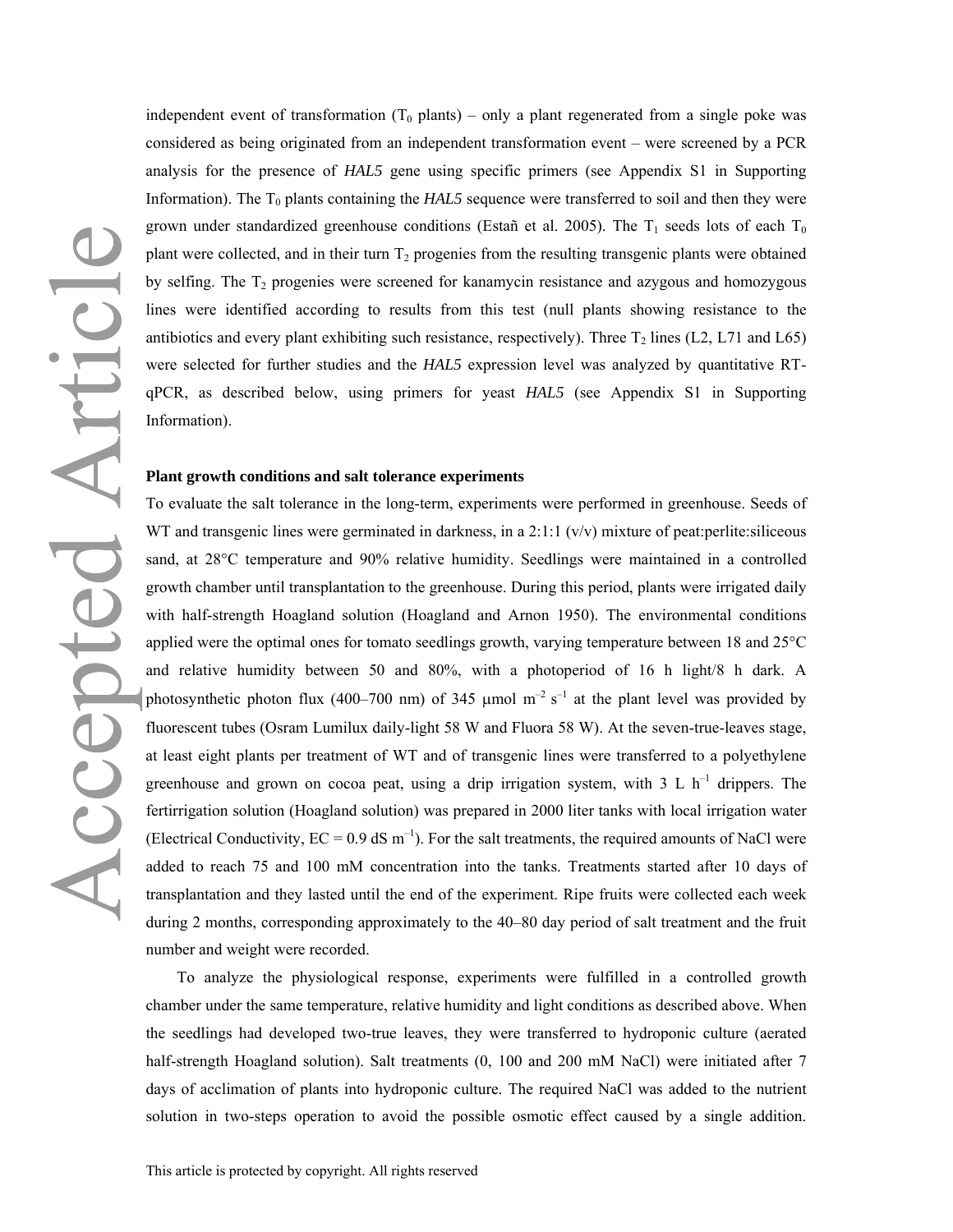Nutrient solution was frequently changed according to the growth stage of the plants (from 6 days at the beginning, to 2 days at the end of the experiment), to ensure plants were in a nutritional steady state. During the experiments, plants were harvested on several days between day 0 and day 28 of salt treatments to study the time-course of  $Na^+$  and  $K^+$  contents. In each harvest, a part of the plant material was weighed and then dried to determine ion content (six replicates per line). The other part was immediately frozen into liquid nitrogen for posterior molecular analysis. Whole plants were also harvested just before applying the salt treatment (day 0), and at 14 and 28 days after the final salt concentration was reached (six replicates per line in each harvest). At the end of the experiments, fresh weights of shoot and root were determined.

### **Physiological analysis**

Physiological analyses were carried out on plant material constituted by the third fully developed leaf. The concentrations of Na<sup>+</sup> and K<sup>+</sup> were measured in plant material dried during 48 h at 80°C, milled to powder and digested in a concentrated  $HNO<sub>3</sub>:HClO<sub>4</sub> (2:1 v/v)$  solution. Na<sup>+</sup> and K<sup>+</sup> were analyzed by inductively coupled plasma spectrometry (ICP) (Ionomic Service of CEBAS-CSIC, Murcia, Spain). Net translocation rate of Na<sup>+</sup> from root to shoot (Na<sup>+</sup>-TR) and flux of Na<sup>+</sup> to the leaf (Na<sup>+</sup>-FL) were calculated as described by Muñoz-Mayor (2008).

For analysis of sugars, plant material (leafs) was placed in 5-ml pipette tips containing a glass wool filter in the tip and immediately frozen with liquid nitrogen. When the material was thawed, leaf sap was obtained by centrifugation and stored at –80°C until analysis. The extract was filtered through a Durapore 0.45 mm HV (Millipore Corporation, USA) membrane disk and then passed through a C18 Plus Sep-Pak cartridge (Waters Corporation, Massachusetts, USA). Quantification was carried out as described by Sanchez-Bel (2011) using a Shimadzu HPLC equipment (Kyoto, Japan).

#### **Molecular analysis**

For gene expression analysis, plant material was sampled, immediately frozen in liquid  $N<sub>2</sub>$  and stored under –78°C until analysis. Total RNA was isolated from roots and leaves of WT and transgenic plants; frozen tissue was ground with liquid  $N_2$  in a mortar and 100 mg of this material was used for total RNA extraction with RNeasy kit (Qiagen). Contaminating DNA was removed with RNAse-free DNase (DNA-free kit, Ambion) and RNA quality was assessed by electrophoresis on a denaturing agarose gel. Total RNA was quantified in a GeneQuant II spectrophotometer (Pharmacia Biotech) and 5 μg were used for cDNA synthesis with the First Strand cDNA Synthesis Kit (Thermo Fisher Scientific).

The expression level of *HAL5*, *SlSOS1*, *SlHKT1;2* and *SlHAK5* was assessed by quantitative realtime qPCR using 1 µl of undiluted cDNA mixed with iQ SyBr Green Supermix (BioRad), and 0.45 µM of forward and reverse primers using assay conditions as previously described (Asins et al. 2013) (see Appendix S1 in Supporting Information). Serial dilutions of cDNA were used to make a standard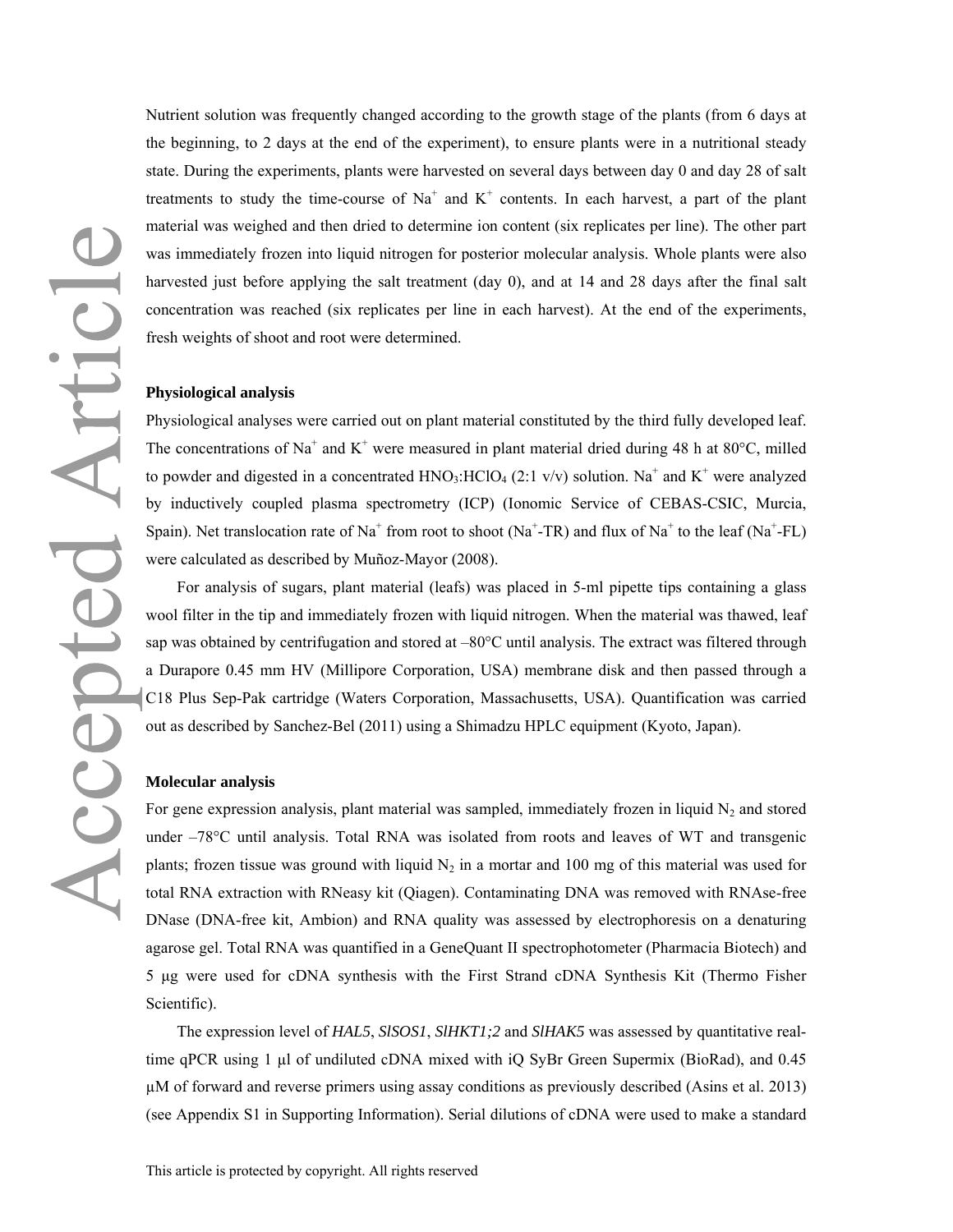curve to optimize amplification efficiency. No template controls were included. All reactions were performed in triplicate. The presence of a single band on an agarose gel electrophoresis, and of a single peak in the melting temperature curve confirmed the specificity of RT-qPCR amplification. Relative expression data were calculated as described by Asins (2013) using the tomato elongation factor 1α (LeEF1α, acc. AB061263) as housekeeping gene. The expression level was calculated from 2<sup>-∆∆Ct</sup> (Livak and Schmittgen 2001), using the expression level of each gene from non-treated untransformed tissue as the calibrator sample.

### **Statistical analysis**

Data were statistically analyzed using the SPSS 13.0 software package by one-way ANOVA and LSD test ( $P \le 0.05$ ). All data are given as mean  $\pm$  SE (n = sample size). Significant differences between means were denoted by different lower case letters or asterisks.

# **Results**

### *HAL5* **overexpression in tomato results in increased salt tolerance on fruit yield basis**

Twenty-nine transgenic plants were generated by insertion of the yeast *HAL5* gene into the tomato cultivar P73, in independent transformation events. Transformants with only one copy of the overexpressing *HAL5* genetic construction were selected by segregation for kanamycin resistance  $(3:1)$  in the segregant populations  $(T_1)$ . Three lines  $(L2, L71)$  and  $L65$ ) were initially selected to evaluate the salt tolerance to long term in the  $T_1$  population, by using non-transformed plants (WT) as control. The lines L2 and L71 had significantly higher expression levels of *HAL5* gene than L65 (Fig. 1A). When the plants were grown at 100 mM NaCl, no significant differences were found between the fruit yield of WT and L2 plants; in L71, there was a tendency to increase fruit yield, which was reflected in a significant increase in fruit number, respect to WT. This response may correspond to the tendency to decrease the expression level of *HAL5* gene in L71 (45 fold) with respect to L2 (56 fold), although no significant differences were achieved between the expression levels of both lines (Fig. 1A). In the L65 (with lower expression level), fruit yield and fruit number increased significantly with respect to those of both WT and the other two transgenic lines, which demonstrates that the lower the expression level of *HAL5*, the higher the salt tolerance reflected in the transgenic tomato plants. On the basis of these results, the subsequent experiments were carried out with transgenic lines L71 and L65 in order to corroborate whether the higher salt tolerance is associated to lower expression level of the *HAL5* gene.

 $T_2$  homozygous plant lines from L71 and L65 and lines without the transgene (azygous line) were obtained and the phenotypic and agronomic responses were analyzed under control conditions. The results obtained indicate that *HAL5* overexpression does not affect plant growth and fruit yield in the absence of salt stress, as all the plants assayed showed similar phenotype and fruit yield values (see Appendix S2 in Supporting Information). As no differences in plant growth and fruit yield were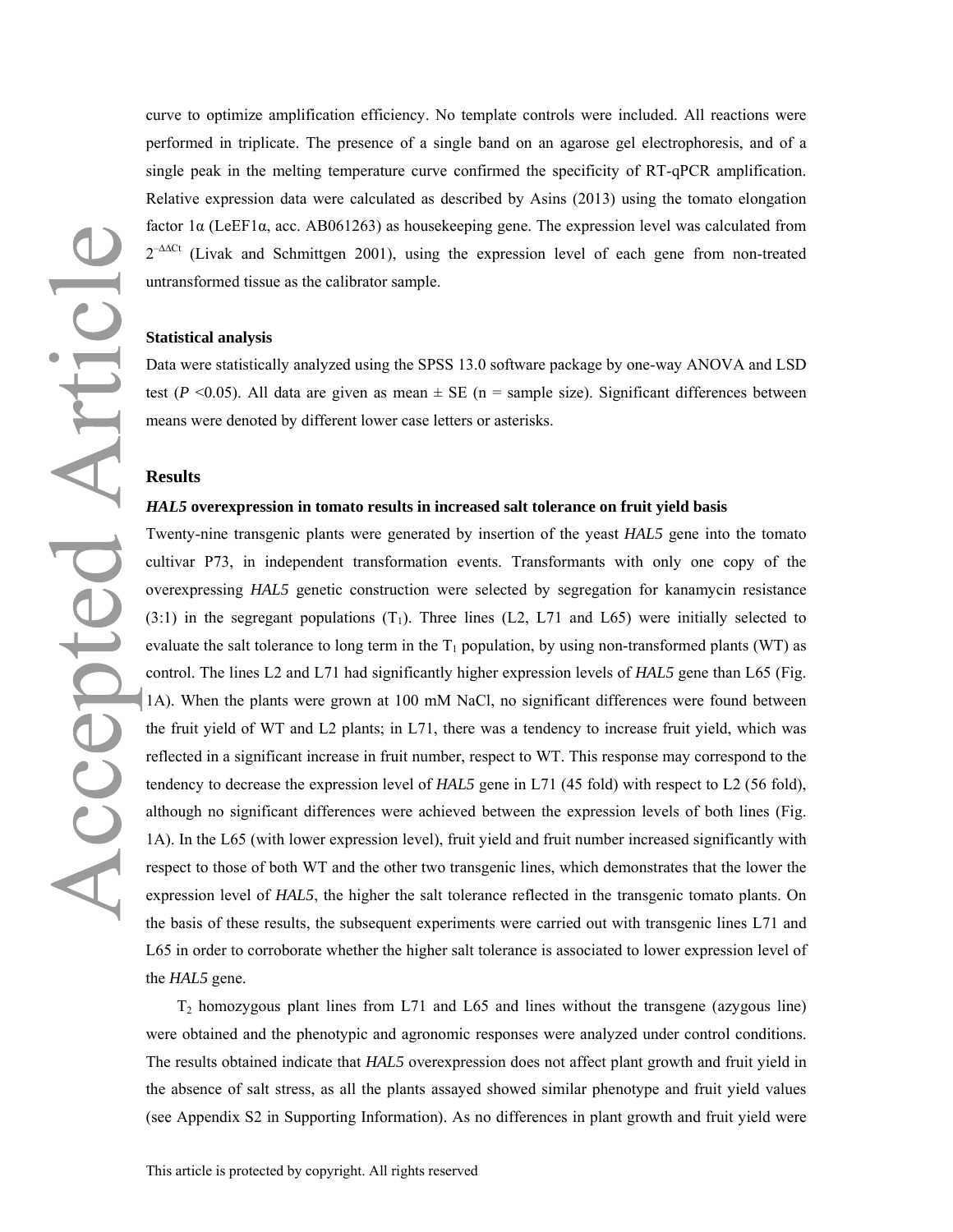found between the untransformed WT, non-transgenic azygous and transgenic homozygous plants growing under control conditions, only WT was used as untransformed control in the experiments to evaluate the salt response of homozygous transgenic plants.

Next, we confirmed the agronomic response to the salinity of the T2 homozygous lines, L71 and L65, and analyzed their physiological responses in the long term. Again, transgenic lines showed similar fruit yields to those of WT when the plants were grown under control conditions over the long term (Fig. 2A). Under salinity, L65 showed higher fruit yield than WT at 75 and 100 mM NaCl, while fruit yield did not increase significantly in L71, with respect to WT (Fig. 2A), with this line again showing a tendency to increase its fruit yield with respect to WT, similar to that found in  $T_1$  plants. These results corroborate the salt tolerance of the L65 on the basis of fruit yield. In this experiment, the physiological response was also examined by analyzing  $Na^+$ ,  $K^+$ ,  $Na^+/K^+$ , and sugar concentration in the third fully developed leaf of plants grown for 50 days under salinity. In the absence of stress, the solute contents were similar in all plants analyzed (Fig. 2B). Cultivation in the presence of NaCl increased leaf Na<sup>+</sup> content in all types of plants, although WT plants showed higher ( $P \le 0.05$ ) Na<sup>+</sup> accumulation than transgenic plants, especially at 100 mM NaCl. It is worth pointing out that the most salt-tolerant line (L65) showed the lowest accumulation of  $Na^+$  in leaf, while L71 showed intermediate levels between WT and L65 (Fig. 2B). With respect to  $K^+$  and sugar concentrations, WT and transgenic plants showed similar contents under both saline conditions. According to the lower Na+ accumulation in leaves of transgenic lines, both transgenic lines showed a lower leaf  $Na^{\dagger}/K^{\dagger}$  ratio (*P* <0.05) than WT plants and among both transgenic lines, with L65 displaying a significantly lower Na<sup>+</sup>/K<sup>+</sup> ratio (Fig. 2B). These results suggest that the salt tolerance induced by *HAL5* overexpression is due to decreased accumulation of toxic  $Na<sup>+</sup>$  in leaves to long term.

# The salt tolerance induced by *HAL5* overexpression is related to lower rates of Na<sup>+</sup> transport to **the shoot and lower Na+ /K<sup>+</sup> ratio in leaves**

In order to gain an insight into processes responsible for lower  $Na<sup>+</sup>$  accumulation in transgenic plants, Na<sup>+</sup> partitioning was analyzed in different organs of the WT and L65, the transgenic line showing higher salt tolerance and lower Na<sup>+</sup> accumulation. When plants were grown at 100 mM NaCl for 28 days, there were two clear phases (Table 1): The first phase was characterized by significant and similar increases of Na<sup>+</sup> concentration in the three plant organs analyzed (root, stem and leaf), in both transgenic and WT plants, which could correspond to the osmotic phase. A second phase that may basically correspond to the ionic phase was observed between 14 and 28 days of salt treatment, where differences in Na<sup>+</sup> partitioning between WT and transgenic plants were clearly observed. Thus, leaf and stem Na<sup>+</sup> concentration remained at a steady level only in the homozygous *HAL5*-overexpressing line and not in WT plants, where  $Na<sup>+</sup>$  accumulation in both plant organs continued to increase during the two last weeks. The net balance between cation fluxes from root to shoot, as well as among the different organs in a time interval were measured by the formulas of the  $Na<sup>+</sup>$  translocation rate from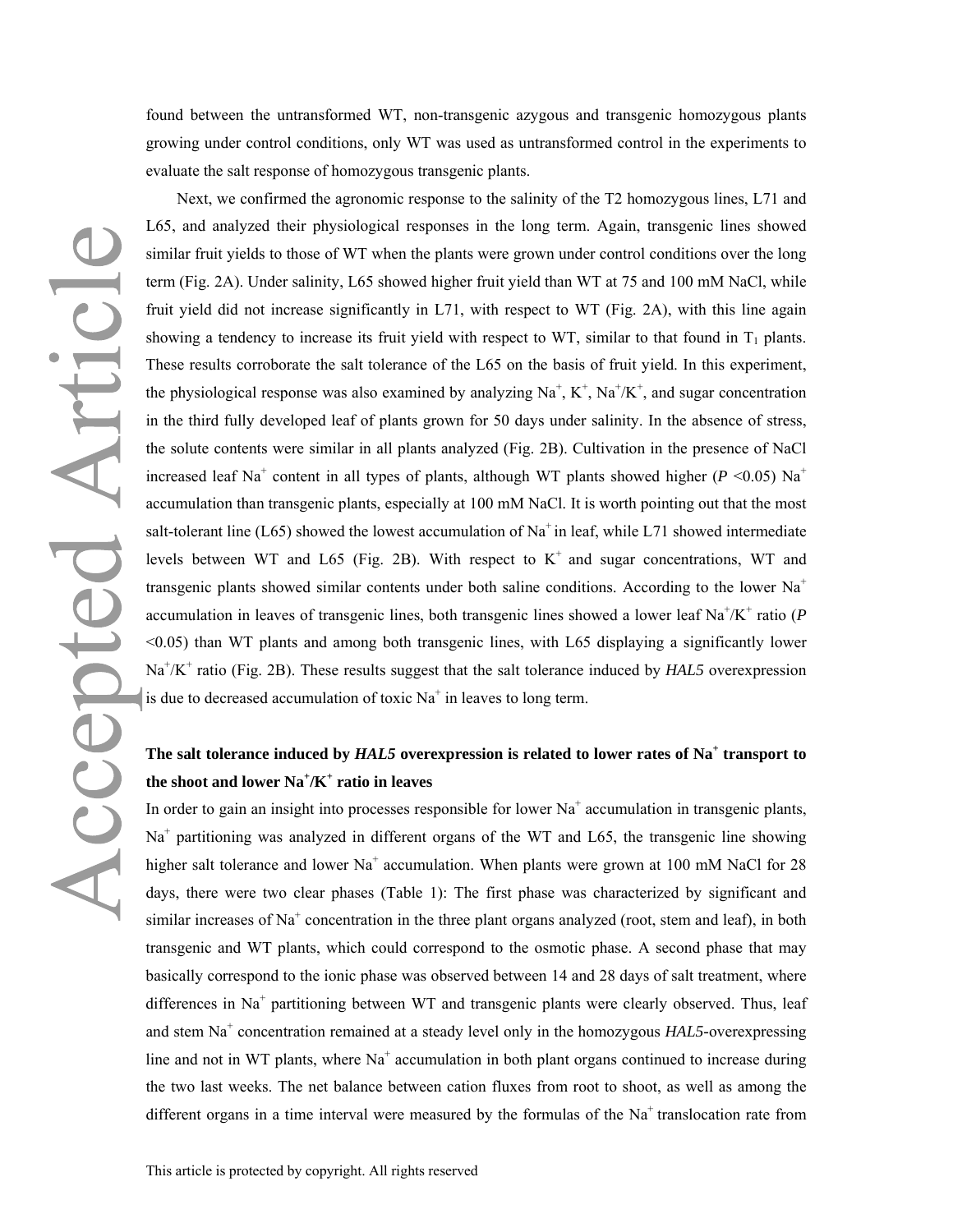root to shoot (Na<sup>+</sup>-TR) and Na<sup>+</sup> flux to the leaves (Na<sup>+</sup>-LF). The different accumulation patterns of  $Na<sup>+</sup>$  in WT and transgenic plants are clearly shown between 14–28 days (Table 1), as Na<sup>+</sup>-TR and Na<sup>+</sup>-LF decreased significantly in L65 during this time period. Thus, transgenic plants are able to regulate  $Na<sup>+</sup>$  transport from the root to the shoot as well reducing the  $Na<sup>+</sup>$  accumulation in leaves over time.

Accepted Articl

Because the salt tolerance mechanism of plants may vary as a function of salt stress levels, we then attempted to determine whether transgenic plants are able to maintain ion homeostasis when severe stress treatment was applied. At 200 mM NaCl, transgenic plants displayed enhanced growth and higher  $(P \le 0.05)$  root and shoot biomass, compared to WT plants, after 28 days of treatment (Fig. 3A). It is well known that excessive  $Na<sup>+</sup>$  concentrations in leaf lead to a degradation of chlorophyll and subsequent chlorosis, as was observed in WT plants but not in transgenic plants (Fig. 3B). In order to determine the exposure time necessary for transgenic plants to show lower leaf  $Na<sup>+</sup>$ accumulation when grown under severe stress, the differences in  $Na<sup>+</sup>$  distribution between WT and transgenic plants were measured at different times (Fig. 3C). In roots, a significant increase in  $Na<sup>+</sup>$ content was observed in transgenic plants with respect to WT after 22 and 28 days of 200 mM NaCl, which suggests that transgenic plants try to prevent  $Na<sup>+</sup>$  transport to the shoot through its accumulation in roots when high stress is applied. Thus, lower  $Na<sup>+</sup>$  accumulation was found in the stems of transgenic plants from 22 days of salt treatment and in leaves from 14 days of salt treatment. In spite of the differences found in  $Na<sup>+</sup>$  accumulation according to the stress levels (100 and 200 mM NaCl), similar reduction percentages of Na<sup>+</sup> TR from root to shoot were found in the transgenic plants at the end of the experiments (Table 1 and Fig. 3D), as compared with WT plants, which demonstrates that the salt tolerance mechanism operating in *HAL5-*overexpressing plants is independent of the salt stress level. Salt tolerance induced by *HAL5* overexpression could also be reached by increasing K<sup>+</sup> uptake and subsequently decreasing  $Na<sup>+</sup>$  uptake. After 100 mM NaCl treatment,  $K<sup>+</sup>$  levels in WT and transgenic plants were similar (Table 1), whereas when 200 mM of NaCl was applied,  $K^+$  content in the leaves of transgenic plants tended to increase compared to WT plants, although these differences were only significant during the last week of salt treatment (Fig. 3E). The  $Na<sup>+</sup>$  content reduction in the leaves of transgenic plants, together with the increase in  $K^+$  resulted in a sharp decrease in the leaf  $Na<sup>+</sup>/K<sup>+</sup>$  ratio in transgenic plants from 14 days to the end of the experiment, with respect to WT plants (Fig. 3E).

# *HAL5***-overexpressing plants up-regulate the expression of** *SlHKT1;2* **and** *SlHAK5* **transporters involved in Na+ /K<sup>+</sup> homeostasis**

Since physiological evidence indicates that *HAL5* overexpression reduces the Na<sup>+</sup> transport rate from root to shoot, we subsequently analyzed the expression of *SlSOS1* and *SlHKT1;2* genes, which are the main transporters identified until now involved in long-distance Na<sup>+</sup> transport in tomato (Olias et al. 2009, Asins et al. 2013). In roots, the *SlSOS1* expression increased in WT from 7 days of 100 mM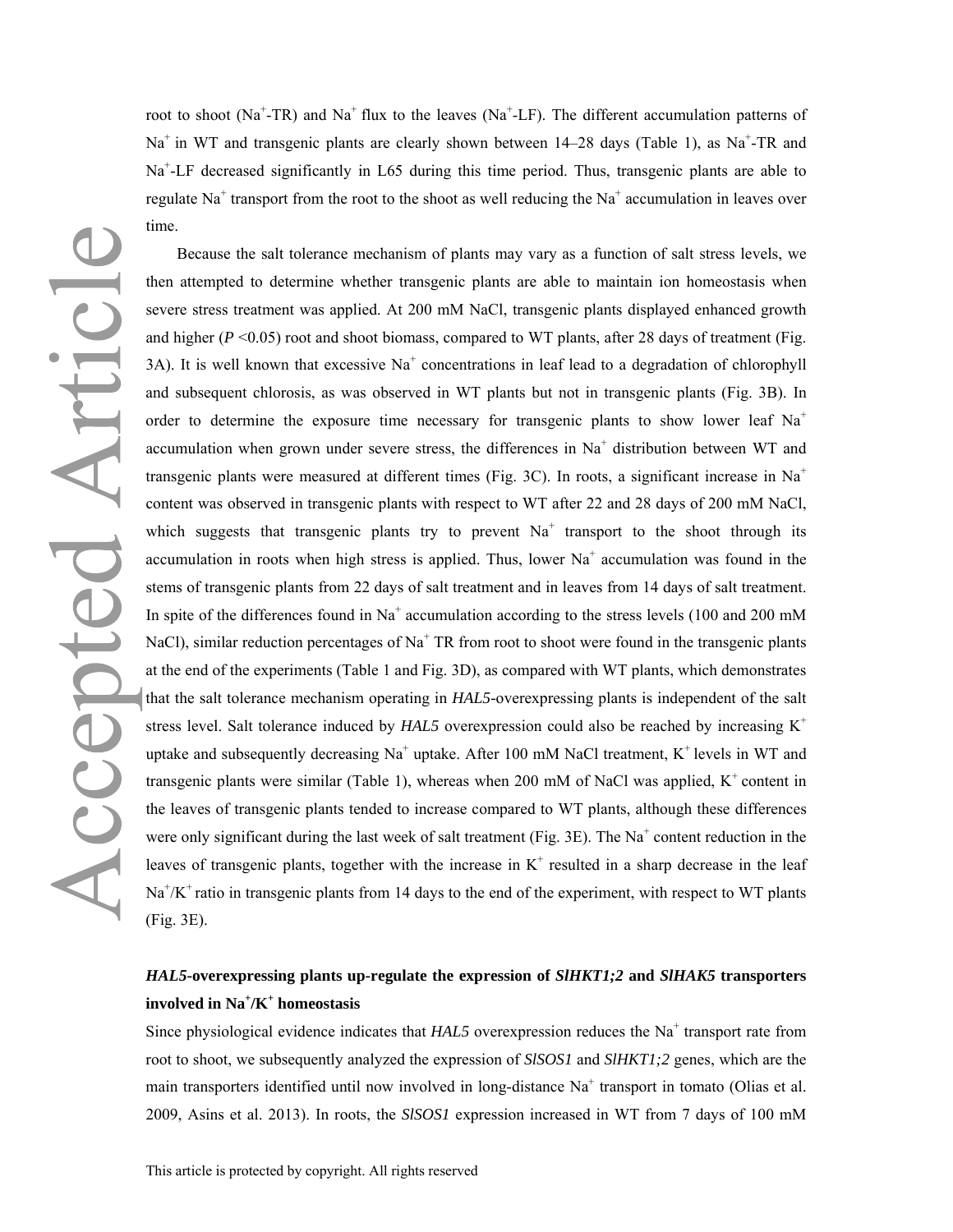NaCl, with this increase being maintained at longer time (14 days), while the *SlHKT1;2* expression was significantly reduced at these times (Fig. 4A). Contrarily, the *SlHKT1;2* expression increased significantly at 100 mM NaCl in transgenic roots, while the *SlSOS1* expression remained constant along the treatment period. The next question to clarify was whether this mechanism is similar when a severe stress level is applied. At 200 mM NaCl, the *SlHKT1;2* expression increased again in roots of transgenic plants (Fig. 4A), with an amount of increased transcript 2-fold higher at 14 days than at 7 days of 200 mM NaCl. Moreover, a significant increase in the *SlSOS1* expression was found in the transgenic roots after 14 days of 200 mM NaCl treatment. These results indicate that the main Na<sup>+</sup> transporter increasing during salt treatment in transgenic roots was *SlHKT1;2.* In leaves, however, the expression pattern of *SlHKT1;2* was more similar in WT and transgenic plants (Fig. 4B). With respect to the relative *SlSOS1* expression, significant increases were found in both WT and transgenic leaves of the plants grown at 100 and 200 mM NaCl, with the increases in the *SLSOS1* expression being generally lower in transgenic leaves than in WT leaves.

Could there be other transporters regulating the  $Na<sup>+</sup>$  and/or  $K<sup>+</sup>$  homeostasis in the leaves of the transgenic plants to long term? Taking into account, on the one hand, that transgenic plants had higher K<sup>+</sup> concentration in leaves after 21 days of 200 mM NaCl and, on the other hand, that the HAK5 transporter in tomato seems to be involved in  $K^+$  homeostasis (Nieves-Cordones et al. 2007, 2008), the changes induced by salinity in the expression of *SlHAK5* gene were analyzed in roots and leaves after 14 days at 100 and 200 mM NaCl. In roots, similar increases were induced by salinity in WT and transgenic plants (Fig. 5), with significantly higher *SlHAK5* expression at lower salt levels (100 mM NaCl) than at 200 mM of NaCl. In leaves, it is interesting to point out the important increases in the *SlHAK5* expression induced by salinity in both WT and transgenic plants, although the differential response between WT and transgenic plants depends on the stress level; at 100 mM NaCl, the increases were similar in WT and transgenic plants. However, at 200 mM NaCl, the *SlHAK5* expression increased 16-fold and 43-fold in leaves of the WT and transgenic plants, respectively, corresponding the very high  $SIHAK5$  expression with the increased  $K^+$  concentrations found in the leaves of the transgenic plants over time.

# **Discussion**

Salt tolerance is considered to be a complex trait governed by multiple genes but many studies have shown that it may be enhanced by introducing effector protein-encoding single genes (Cuartero et al. 2010), which include genes that control Na<sup>+</sup> and K<sup>+</sup> homeostasis (Munns 2011 and references therein). Our results show that the overexpression of the yeast *HAL5* gene improves salt tolerance in tomato to long term on the basis of fruit yield. Moreover, the increased fruit yield was determined in both the segregating  $T_1$  populations and the homozygous  $T_2$  plants, in comparison with WT plants (Figs 1 and 2). This observation suggests that the introduced trait is functional and it is stable in transgenic tomato plants. In relation to the salt tolerance induced by *HAL5* gene in tomato, it is interesting to remark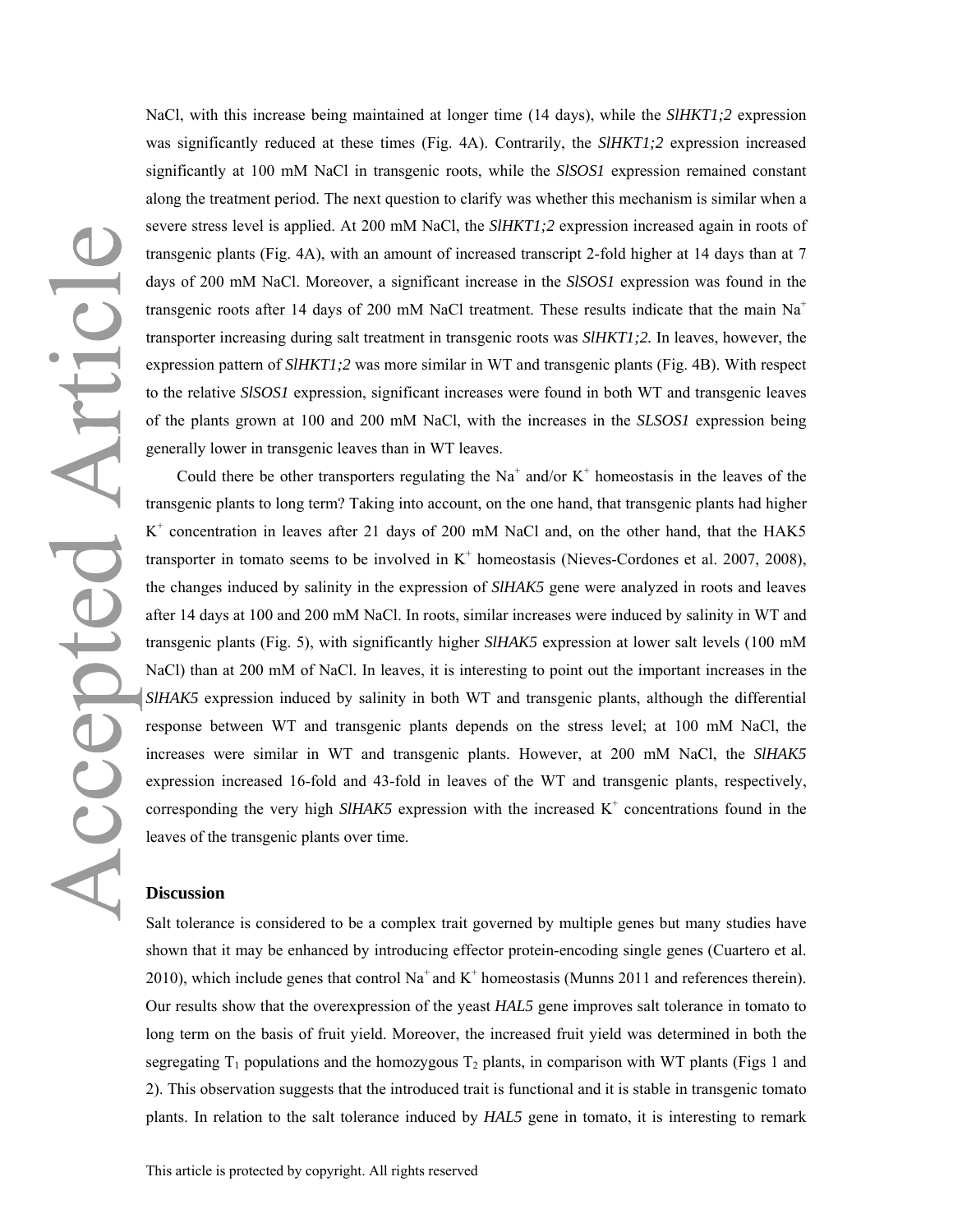three aspects: i) The use of constitutive promoter 35S did not induce a pleiotropic effect in the plant growth and development of transgenic plants, as these plants showed fruit yields similar to those of non-transformed plants in absence of salt stress (Fig. 1 and Appendix S2 in Supporting Information), which makes it easier to discern whether the differences in plant growth and physiological response are due to salinity tolerance induced by gene overexpression. ii) Transgenic plants of the line with lower *HAL5* gene expression (L65) showed the highest salt tolerance on a fruit yield basis, which indicates that it is convenient to test initially transgenic lines with different expression levels of the candidate gene before elucidating the role of the interest gene. It remains to be seen whether the high *HAL5* expression does indeed affect some metabolic pathways or rather reflects a higher energetic cost of the plant. Moreover, above a critical threshold, the excess of transcripts could trigger RNases degradation mechanisms as well as hyper-methylation of the DNA homologous sequences of the degradation products (Kohli et al. 2003). iii) It is also remarkable that salt tolerance acquired by*HAL5*  gene overexpression was associated with a higher fruit yield and lower  $Na<sup>+</sup>$  accumulation in leaves over the long term (Table 1, Fig. 2 and 3), especially taking into account that salt tolerance of the transgenic plants was evaluated in a greenhouse under high transpiration conditions, in which the transport of ions such as Na<sup>+</sup> through the plant was highly favored for the long timing of stress (Atkinson and Urwin 2012, Mittler and Blumwald 2010.

As most glycophytes, tomato plants must regulate  $Na<sup>+</sup>$  delivery to the shoot to long-term in order to avoid the Na<sup>+</sup> toxicity in leaves (Pineda et al. 2012). Our results show that transgenic plants only reduced the Na<sup>+</sup> transport rate to the shoot after a treatment period, and not during the first days of salt treatment (Table 1, Fig. 3), where  $Na<sup>+</sup>$  concentration does not seem to have reached toxic levels yet, and Na<sup>+</sup> may be used for leaf osmotic adjustment, a typical strategy used by salt-tolerant plants (Mian et al. 2011, Muñoz-Mayor et al. 2012). This first phase, marked by similar rates of Na<sup>+</sup> accumulation in WT and transgenic plants, suggests that the ability to reestablish osmotic homeostasis is not altered in  $HAL5$  transgenic plants. However, significant differences were found in the leaf  $Na<sup>+</sup>$  accumulation of WT and transgenic plants after a treatment period  $(2<sup>nd</sup>$  phase), which demonstrates the main salt tolerance mechanism induced by *HAL5* overexpression is the reduction in the Na<sup>+</sup> transport rate to the shoot avoiding or alleviating specific Na<sup>+</sup> damage in leaves. Furthermore, it is worth pointing out that the reductions in the Na<sup>+</sup> translocation rates from root to shoot were similar (about  $30\%$ ) when the plants were grown at 100 and 200 mM NaCl, which suggests that the same salt tolerance mechanism is operating at both mild and high stress levels. Taken together, the salt tolerance of the transgenic plants is mainly due to their ability to regulate the  $Na<sup>+</sup>$  transport rate from root to the shoot over time, as the time-dependent regulation of the rate of  $Na<sup>+</sup>$  transport to the shoot appears to be critical for plant salinity tolerance (Maathuis 2013, Shabala 2013).

What is the mechanism operating in the reduction of the  $Na<sup>+</sup>$  transport to the shoot in the transgenic plants? It could be due to the different expression of the genes involved in  $Na<sup>+</sup>$  transport to long distance in tomato; the main genes known until now are *SlSOS1* and *SLHKT1;2* (Olias et al.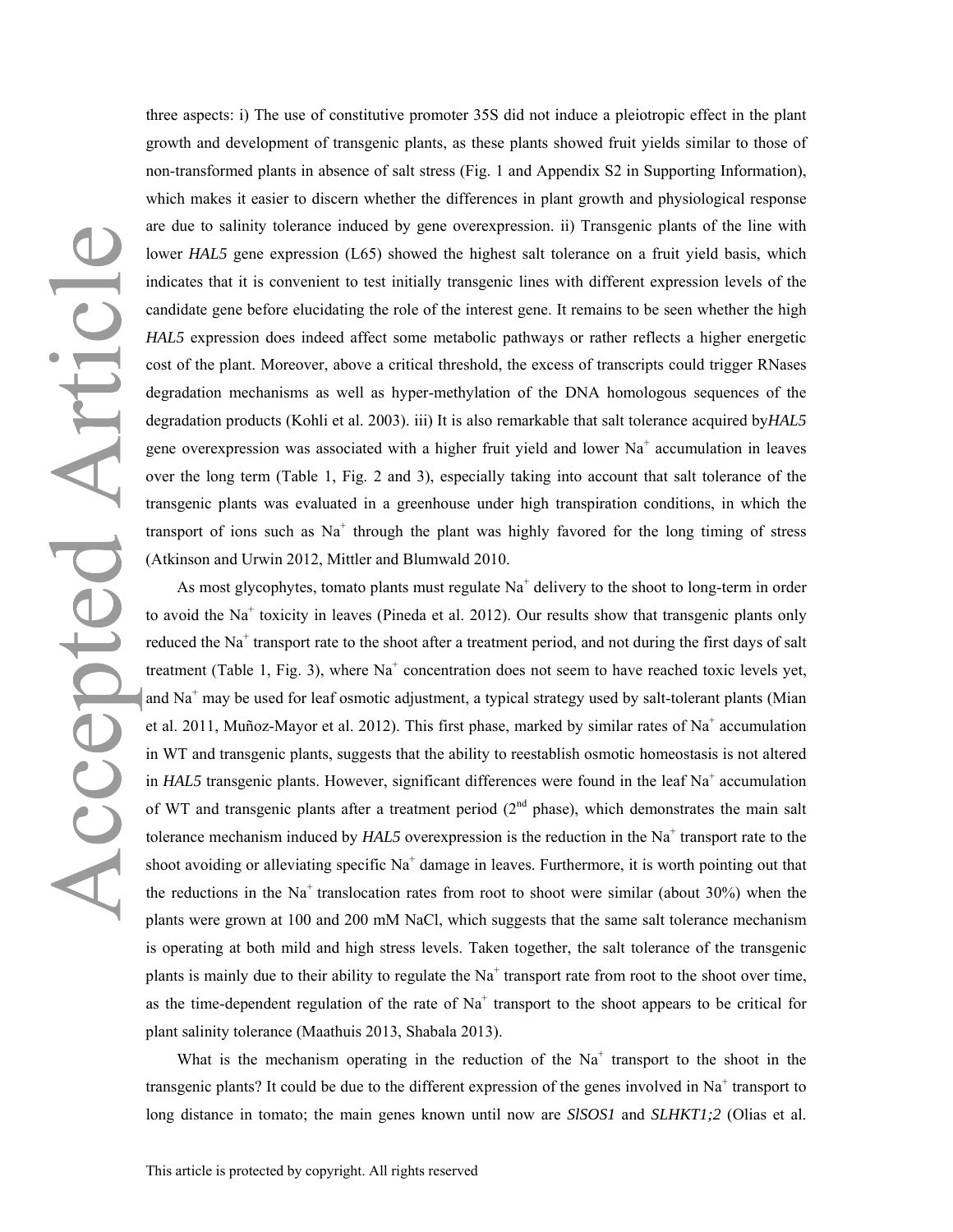2009, Asins et al. 2013), which probably work in a coordinated manner to achieve the Na<sup>+</sup> (and K<sup>+</sup>) homeostasis (Shi et al. 2002, Martínez-Atienza et al. 2007, Olias et al. 2009, Tang et al. 2010)*.* Here, the expression levels of both genes were analyzed in roots and leaves to relatively long term, as transporters contributing to  $Na<sup>+</sup>$  exclusion from aerial tissues may be involved in tolerance to salt stress in a different way depending on the stress levels and exposure time (Brini and Masmoudi 2012, Hasegawa 2013). *SlSOS1* expression increased mainly in WT roots but not in transgenic roots, which suggests that  $SISOSI$  is not the main cause of the reduction in the  $Na<sup>+</sup>$  transport rate from root to shoot in transgenic plants. These results could also be a consequence of the prolonged salt exposure time up to the point that gene expression analysis was undertaken, although the only increase in the *SlSOS1* expression of the transgenic roots was observed after 14 days of severe salt stress (Fig. 4a). Interestingly, the expression pattern of *SlHKT1;*2 showed opposite responses in WT and transgenic roots, as its expression increased significantly with salinity in transgenic roots while it decreased in WT roots. These results suggest that  $SIHKTI$ ;  $2$  Na<sup>+</sup> transporter is responsible for the reduction of the  $Na<sup>+</sup>$  transport rate to the shoot found in transgenic plants regardless of the stress level, while the  $Na<sup>+</sup>$ transport in WT roots would be mainly controlled by *SlSOS1.* Many studies have consistently concluded that any rise in plant tolerance to salt stress, achieved by means of genetic manipulation of HKT transport activity, is always associated with a decrease in leaf  $Na<sup>+</sup>$  content (Berthomieu et al. 2003, Rus et al. 2004, Sunarpi et al. 2005, Davenport et al. 2007, Moller et al. 2009, Plett et al. 2010, Hauser and Horie 2010). Asins et al. (2013) also found a correlation between plants with higher  $SIHKT1;2$  expression and lower shoot Na<sup>+</sup> under saline conditions. Assuming functional similarity between HKT1-like transporters in dicots (Hauser and Horie 2010), *SlHKT1;2* would control Na+ xylem unloading in roots. Therefore, increased *SlHKT1;2* expression in the roots of transgenic plants implies higher  $Na<sup>+</sup>$  retrieval from the xylem in roots and consequently, less  $Na<sup>+</sup>$  transport via the transpiration stream to the aerial part as compared to WT. Furthermore, the finding that *SlHKT1*  transporter is modulated in tomato by overexpression of the *HAL5* yeast gene, which regulates in yeast the homolog transporters (TRKs) to HKTs transporters in plants, poses important questions regarding the conservation of the regulatory network controlling ion homeostasis in fungi and plants. In this regard, it is interesting to point out that findings from studies on yeast expressing HvHAK1 reveal that HAK1 was modulated by HAL5 among other yeast genes (Fulgenzi et al. 2008), which constitutes a potential posttranslational regulatory mechanism for such transporters in plants. Moreover, it has been observed that heterologous expression of *SlSOS1* allowed for restoring halotolerance of yeast strain AXT3K lacking major Na<sup>+</sup> transporter systems (Olías et al. 2009). On the other side, it is evident that the ion transporters activities are regulated by phosphorylation, as it is the case of SOS2 (Ser/Thr protein-kinase belonging to the SnRK3/CIPK family of kinases) that regulates SOS1 activity (Chinnusamy et al. 2004).

The studies on salt tolerance have predominantly focused on traits related to  $Na<sup>+</sup>$  accumulation (Munns and Tester 2008, Plett et al. 2010, Cuin et al. 2011), although salt tolerance of crop species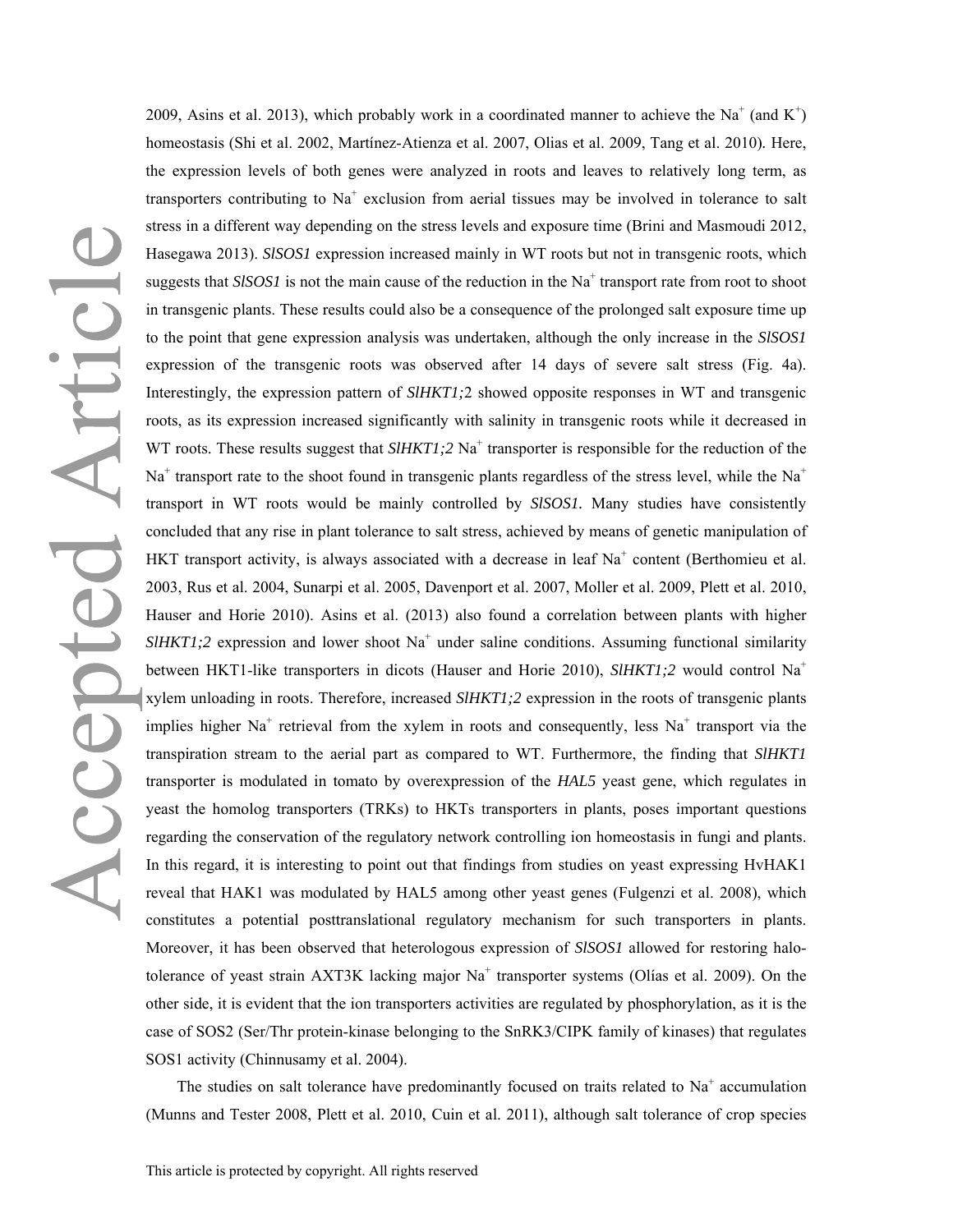appears to be determined not only by  $Na^+$  content but rather by the  $K^+/Na^+$  ratio in the cytosol (Estañ et al. 2005, Shabala and Cuin 2008). Moreover, results were generally obtained in roots, even though ultimately the ability (or inability) of the plant to control the  $K^+/Na^+$  ratio resides in photosynthetically active leaf tissues that determines its photosynthetic competence (and hence growth and yield) under saline conditions (Wu et al. 2013). In this study, the relative expression of *SlHAK5* transporter was analyzed after 14 days of salt stress (Fig. 5), as  $K^+$  levels increased only at the end of the treatment period in the leaves of transgenic plants. Surprisingly, relative *SlHAK5* expression under severe stress (200 mM NaCl) was much higher in transgenic than in WT leaves, which suggests that the regulation of *SIHAK5* gene is contributing to superior leaf  $Na^{+}/ K^{+}$  homeostasis and salt tolerance in transgenic plants. Recently, Wu et al. (2013) reported that  $K^+$  retention in leaf mesophyll is an essential process to confer salinity tolerance in barley and wheat, and they even suggest that salt-induced damage to leaf lamina observed as necrotic spots on leaf tips in both species may be the result of mesophyll cells undergoing programmed cell death as a consequence of  $K^+$  loss. In this study, the increase in  $K^+$ content in leaves over time associated with high *SlHAK5* expression in the leaves of transgenic plants under severe stress, suggests that this transporter could be involved in maintaining  $K^+$  homeostasis. Taken together, the salt tolerance mechanism induced by *HAL5* overexpression is related to an appropriate regulation of the Na<sup>+</sup> transport from root to shoot and maintenance of the Na<sup>+</sup>/K<sup>+</sup> homeostasis in leaf through modulation of *SlHKT1* in roots and *SlHAK5* in leaves over time. These results may open up novel and previously unexplored possibilities to improve salinity tolerance in crops by regulating timing of xylem  $Na<sup>+</sup>$  loading, which have been not investigated to date by breeders.

# **Author contributions**

JOGA, IE, PSB, MCB and FBF designed research, JOGA, IES, BP and BGS performed experiments, PSB, IE, AB, VM and MCB analyzed data, PSB, AB and MCB wrote the paper.

*Acknowledgements* – This work was funded by grant AGL2012-40150-C03 from the Spanish 'Ministerio de Economía y Competitividad' and grant 04553/GERM/06 from the Fundación SENECA, Murcia (Spain). IE and BP were supported by a postdoctoral position from the JAE-Doc program of National Research Council (CSIC). We thank Prof. R Serrano (IBMCP-CSCIC, Valencia, Spain) for providing the plasmid vector. We thank Stephen Hasler for his help in editing the English version of the manuscript.

#### **References**

Aleman F, Nieves-Cordones M, Martinez V, Rubio F (2009) Differential regulation of the HAK5 genes encoding the high-affinity K<sup>+</sup> transporters of *Thellungiella halophila* and *Arabidopsis*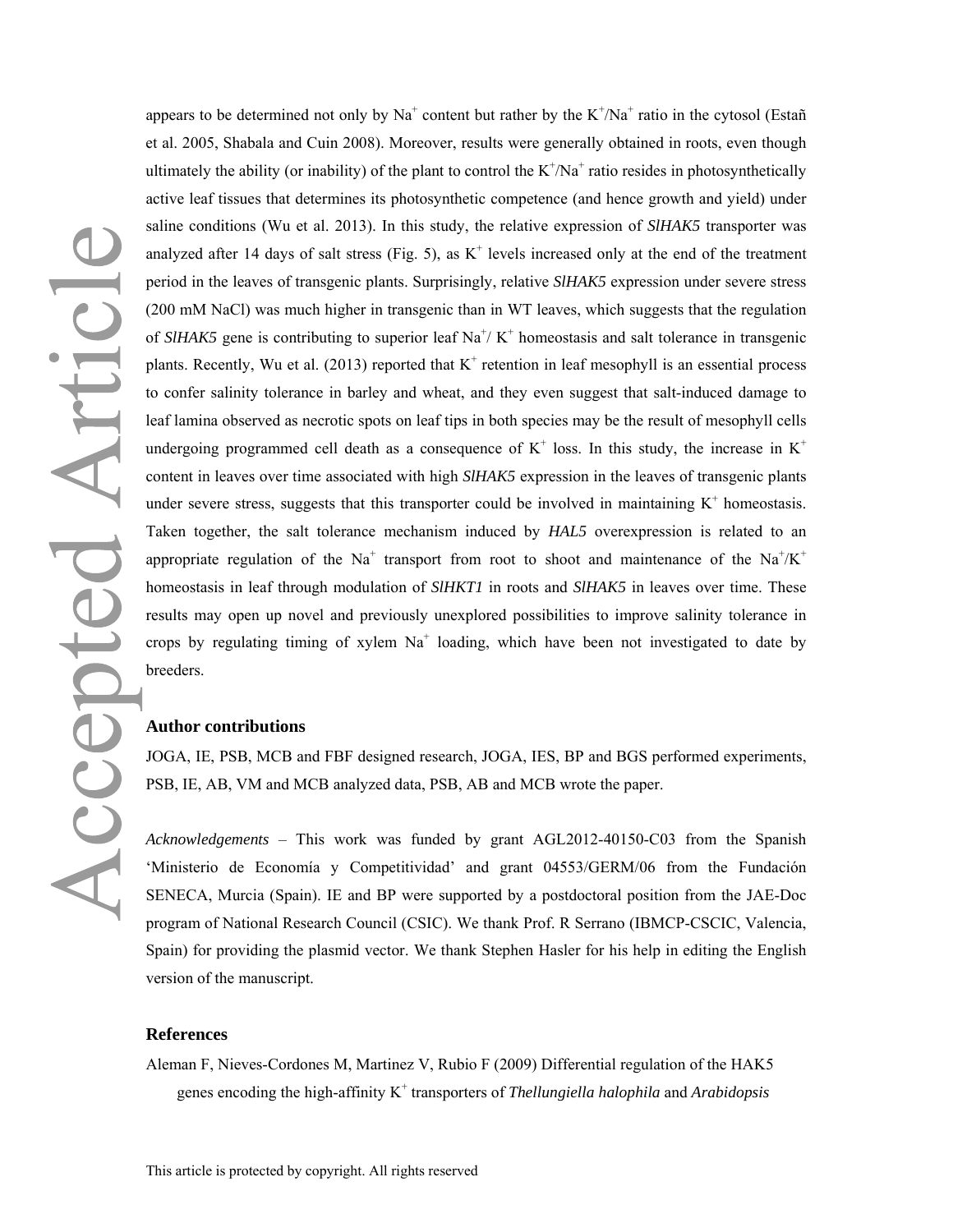*thaliana*. Environ Exp Bot 65: 263–269

- Aleman F, Nieves-Cordones M, Martinez V, Rubio F (2011) Root  $K^{+}$  Acquisition in Plants: The *Arabidopsis thaliana* Model. Plant Cell Physiol 52: 1603–1612
- Asins MJ, Villalta I, Aly MM, Olias R, Alvarez DEMP, Huertas R, Li J, Jaime-Perez N, Haro R, Raga V, Carbonell EA, Belver A (2013) Two closely linked tomato HKT coding genes are positional candidates for the major tomato QTL involved in Na( $^{+}$ )/K( $^{+}$ ) homeostasis. Plant Cell Environ 36: 1171–1191
- field. J Exp Bot 63: 3523–3544
- Bechtold U, Lawson T, Mejia-Carranza J, Meyer RC, Brown IR, Altmann T, Ton J, Mullineaux PM (2010) Constitutive salicylic acid defences do not compromise seed yield, drought tolerance and water productivity in the Arabidopsis accession C24. Plant Cell Environ 33: 1959–1973

Benito B, Garciadeblas B, Rodriguez-Navarro A (2012) HAK transporters from *Physcomitrella patens* and *Yarrowia lipolytica* mediate sodium uptake. Plant Cell Physiol 53: 1117–1123

1171-1191<br>
Atkinson NJ, Urwin PFi (2012) The interaction of plant biotic and abiotic stresses: From genes to the<br>
field, J. Fay But 63: 3523-3544<br>
Bechtold U, Lawson T, Melia-Carranza J, Meyer RC, Brown IR, Altmann T, Ton Berthomieu P, Conejero G, Conejero G, Nublat A, Brackenbury W, Lambert C, Savio C, Uozumi N, Oiki S, Yamada K, Cellier F, Gosti F, Simonneau T, Essah P, Tester M, Vry AA, Sentenac H, Casse F (2003) Functional analysis of AtHKT1 in Arabidopsis shows that  $Na<sup>+</sup>$  recirculation by the phloem is crucial for salt tolerance. EMBO J 22: 2004–2014

- Brini F, Masmoudi K (2012) Ion Transporters and Abiotic Stress Tolerance in Plants. ISRN Mol Biol 2012: 927436
- Casado C, Yenush L, Melero C, Ruiz MC, Serrano R, Perez-Valle J, Arino J, Ramos J (2010) Regulation of Trk-dependent potassium transport by the calcineurin pathway involves the Hal5 kinase. FEBS Lett 584: 2415–2420
- Chinnusamy V, Schumaker K, Zhu JK (2004) Molecular genetic perspectives on cross-talk and specificity in abiotic stress signalling in plants. J Exp Bot 55: 225–236
- Corratgé-Faillie C, Jabnoune M, Zimmermann S, Véry AA, Fizames C and Sentenac, H (2010) Potassium and sodium transport in non-animal cells: the Trk/Ktr/HKT transporter family. Cell Mol Life Sci 67: 2511–2532
- Cuartero J, Bolarín, MC, Moreno V, Pineda B (2010) Molecular tools for enhancing salinity tolerance in plants. In: Jain SM, Brar DS (eds) Molecular Techniques in Crop Improvement. Springer Science Business Media B.V.
- Cuin TA, Bose J, Stefano G, Jha D, Tester M, Mancuso S, Shabala S (2011) Assessing of root plasma membrane and tonoplast Na<sup>+</sup>/H<sup>+</sup> exchangers in salinity tolerance in wheat: *in planta* quantification methods. Plant Cell Environ 34: 947–961
- Davenport RJ, Munoz-Mayor A, Jha D, Essah PA, Rus A, Tester M (2007) The Na<sup>+</sup> transporter AtHKT1;1 controls retrieval of Na<sup>+</sup> from the xylem in Arabidopsis. Plant Cell Environ 30: 497– 507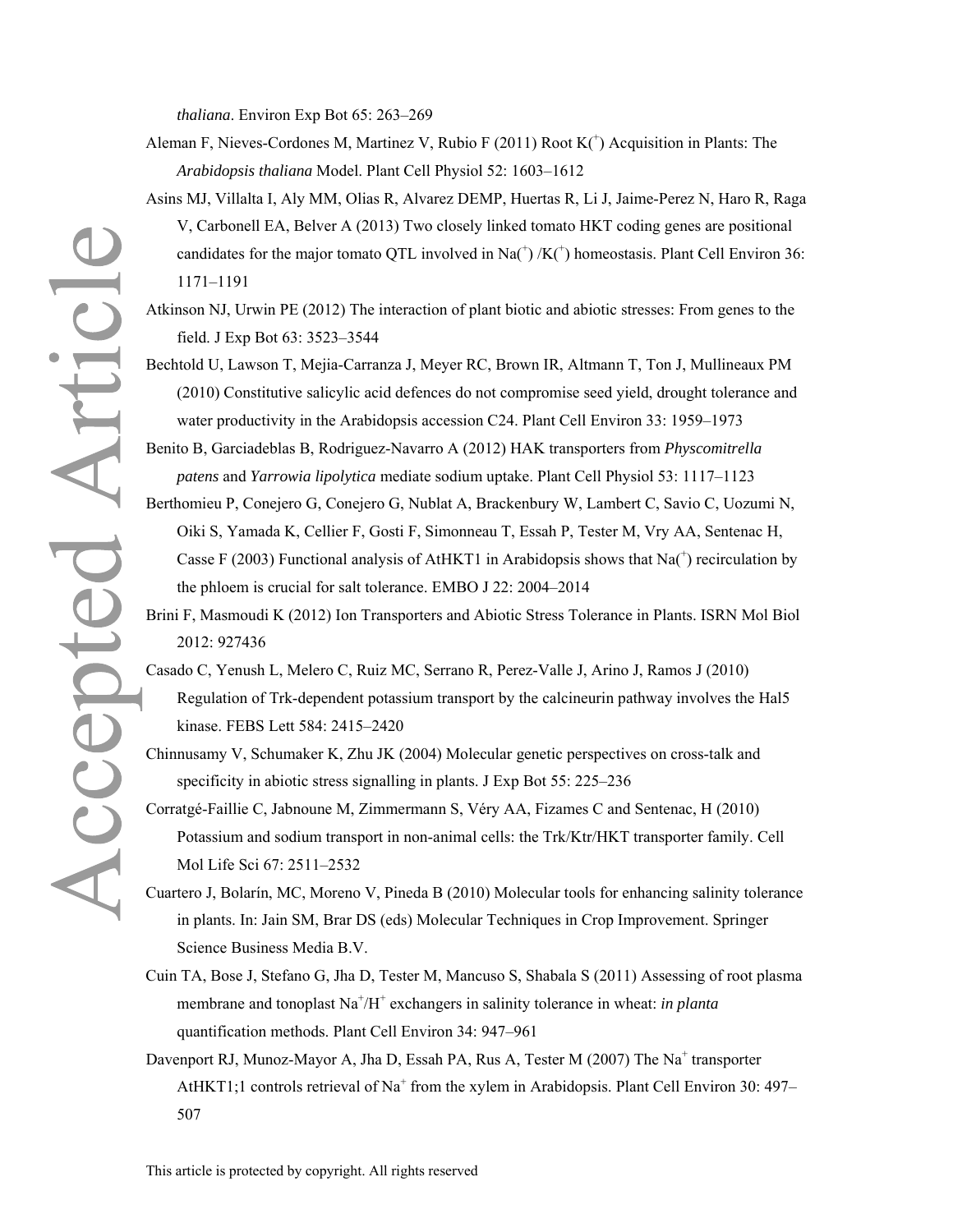De Costa W, Zorb C, Hartung W, Schubert S (2007) Salt resistance is determined by osmotic adjustment and abscisic acid in newly developed maize hybrids in the first phase of salt stress. Physiol Plant 131: 311–321

Dreyer I, Uozumi N (2011) Potassium channels in plant cells. FEBS J 278: 4293–4303

- Estañ MT, Martinez-Rodriguez MM, Perez-Alfocea F, Flowers T, Bolarin MC (2005) Grafting raises the salt tolerance of tomato through limiting the transport of sodium and chloride to the shoot. J Exp Bot 56: 703–712
- (2008) The ionic environment controls the contribution of the barley HvHAK1 transporter to potassium acquisition. Plant Physiol 147: 252–262
- Gisbert C, Rus AM, Bolarin MC, Lopez-Coronado JM, Arrillaga I, Montesinos C, Caro M, Serrano R, Moreno V (2000) The yeast HAL1 gene improves salt tolerance of transgenic tomato. Plant Physiol 123: 393–402
- Hasegawa PM (2013) Sodium (Na<sup>+</sup>) homeostasis and salt tolerance of plants. Environ Exp Bot 92: 19–31
- Hauser F, Horie T (2010) A conserved primary salt tolerance mechanism mediated by HKT transporters: a mechanism for sodium exclusion and maintenance of high  $K^+/Na^+$  ratio in leaves during salinity stress. Plant Cell Environ 33: 552–565
- Hoagland DR, Arnon DI (1950) The water-culture method for growing plants without soil. California Agricultural Experiment Station Circular 347: 1–32
- Huertas R, Olias R, Eljakaoui Z, Galvez FJ, Li J, De Morales PA, Belver A, Rodriguez-Rosales MP (2012) Overexpression of SlSOS2 (SlCIPK24) confers salt tolerance to transgenic tomato. Plant Cell Environ 35: 1467–1482
- Hunt R (1979) Plant-growth analysis rationale behind the use of the fitted mathematical function. Ann Bot 43: 245–249
- Kohli A, Twyman RM, Abranches R, Wegel E, Stoger E, Christou P (2003). Transgene integration, organization and interaction in plants. Plant Mol Biol 52: 247–258
- Kronzucker HJ, Britto DT (2011) Sodium transport in plants: a critical review. New Phytol 189: 54– 81
- Livak KJ, Schmittgen TD (2001) Analysis of relative gene expression data using real-time quantitative PCR and the 2(–Delta Delta C(T)) Method. Methods 25: 402–408
- Maathuis FJM (2013) Sodium im plants: perception, signalling, and regulation of sodium fluxes. J Exp Bot, doi:10.1093/jxb/ert326
- Mian A, Oomen RJ, Isayenkov S, Sentenac H, Maathuis FJ, Véry AA (2011) Over-expression of an Na<sup>+</sup> and K<sup>+</sup> permeable HKT transporter in barley improves salt tolerance. Plant J 68: 468–479
- Mittler R, Blumwald E (2010) Genetic Engineering for Modern Agriculture: Challenges and Perspectives. In: Merchant S, Briggs WR, Ort D (eds) Annual Review of Plant Biology Vol 61,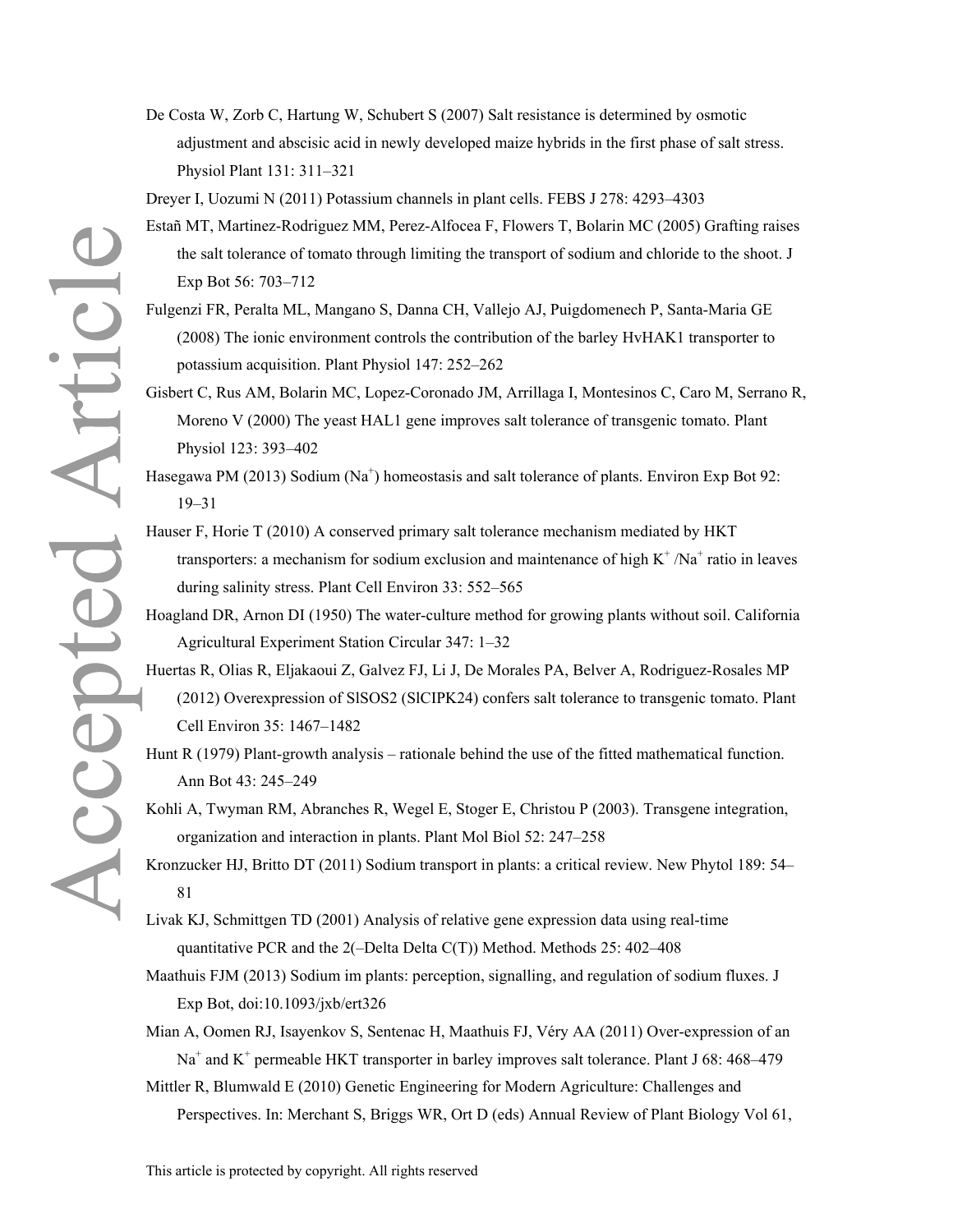pp. 443–462

- Moller IS, Gilliham M, Jha D, Mayo GM, Roy SJ, Coates JC, Haseloff J, Tester M (2009) Shoot Na<sup>+</sup> Exclusion and Increased Salinity Tolerance Engineered by Cell Type-Specific Alteration of Na+ Transport in Arabidopsis. Plant Cell 21: 2163–2178
- Mulet JM, Leube MP, Kron SJ, Rios G, Fink GR, Serrano R (1999) A novel mechanism of ion homeostasis and salt tolerance in yeast: the Hal4 and Hal5 protein kinases modulate the Trk1- Trk2 potassium transporter. Mol Cell Biol 19: 3328–3337
- Munns R, Tester M (2008) Mechanisms of salinity tolerance. In: Annual Review of Plant Biology vol. 59, pp. 651–681
- Munns R (2011) Plant Adaptations to Salt and Water Stress: Differences and Commonalities. In: Turkan I (ed) Advances in Botanical Research Vol 57. Academic Press, pp. 1–32
- Muñoz-Mayor A, Pineda B, Garcia-Abellan JO, Garcia-Sogo B, Moyano E, Atares A, Vicente-Agullo F, Serrano R, Moreno V, Bolarin MC (2008) The HAL1 function on  $Na<sup>+</sup>$  homeostasis is maintained over time in salt-treated transgenic tomato plants, but the high reduction of  $Na<sup>+</sup>$  in leaf is not associated with salt tolerance. Physiol Plant 133: 288–297
- Muñoz-Mayor A, Pineda B, Garcia-Abellan JO, Anton T, Garcia-Sogo B, Sanchez-Bel P, Flores FB, Atares A, Angosto T, Pintor-Toro JA, Moreno V, Bolarin MC (2012) Overexpression of dehydrin tas14 gene improves the osmotic stress imposed by drought and salinity in tomato. J Plant Physiol 169: 459–468
- Murashige T, Skoog FA (1962) Revised medium for rapid growth and bio assays with tobacco tissue cultures. Physiol Plant 15: 473–497
- Nieves-Cordones M, Martínez-Cordero M A, Martínez V, Rubio F (2007) An NH<sub>4</sub><sup>+</sup>-sensitive component dominates high-affinity  $K^+$  uptake in tomato plants. Plant Sci 172: 273–280
- Nieves-Cordones M, Miller AJ, Aleman F, Martínez V, Rubio F (2008) A putative role for the plasma membrane potential in the control of the expression of the gene encoding the tomato high-affinity potassium transporter HAK5. Plant Mol Biol 68: 521–532

Olias R, Eljakaoui Z, Li J, De Morales PA, Marin-Manzano MC, Pardo JM, Belver A (2009) The plasma membrane  $\text{Na}^+/\text{H}^+$  antiporter SOS1 is essential for salt tolerance in tomato and affects the partitioning of Na<sup>+</sup> between plant organs. Plant Cell Environ 32: 904–916

Pardo JM, Rubio F (2011) Na<sup>+</sup> and K<sup>+</sup> transporters in plant signalling. In: Geisler M, Venema K (eds) Transporters and Pumps in Plant Signaling. Springer-Verlag, Berlin, Germany, pp. 65–99

- Perez-Valle J, Jenkins H, Merchan S, Montiel V, Ramos J, Sharma S, Serrano R, Yenush L (2007) Key role for intracellular  $K^+$  and protein kinases Sat4/Hal4 and Hal5 in the plasma membrane stabilization of yeast nutrient transporters. Mol Cell Biol 27: 5725–5736
- Platten JD, Cotsaftis O, Berthomieu P, Bohnert H, Davenport RJ, Fairbairn DJ, Horie T, Leigh RA, Lin HX, Luan S, Mäser P, Pantoja O, Rodríguez-Navarro A, Schachtman DP, Schroeder JI, Sentenac H, Uozumi N, Véry AA, Zhu JK, Dennis ES, Tester M (2006) Nomenclature for HKT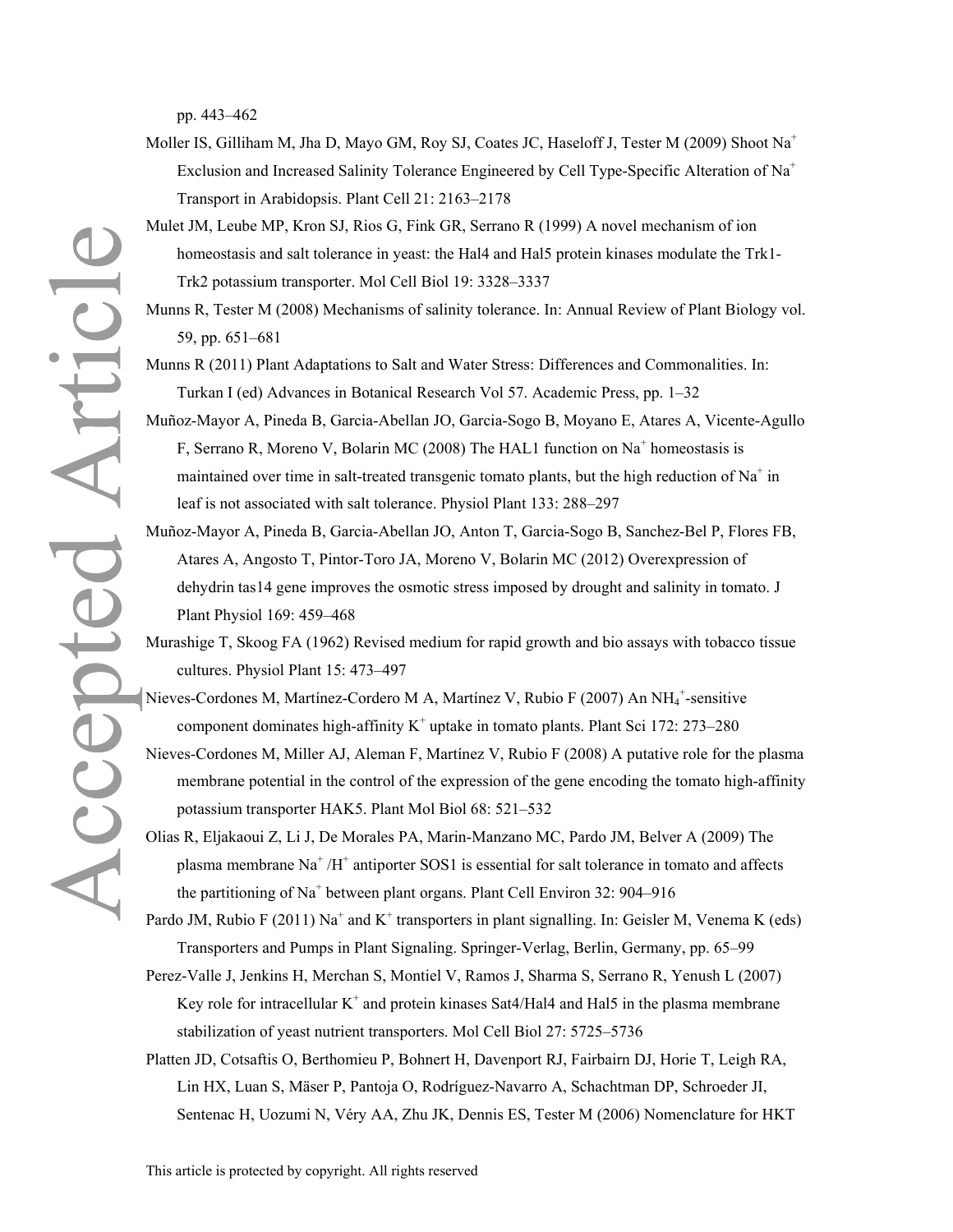transporters, key determinants of plant salinity tolerance. Trends Plant Sci 11: 372–374

- Plett D, Safwat G, Gilliham M, Moller IS, Roy S, Shirley N, Jacobs A,Johnson A, Tester M (2010) Improved salinity tolerance of rice through cell type-specific expression of AtHKT1;1. PLoS ONE 5: e12571
- Plett DC, Moller IS (2010)  $Na<sup>+</sup>$  transport in glycophytic plants: What we know and would like to know. Plant Cell Environ 33: 612–626
- Pineda B, García-Abellán JO, Pérez F, Campos JF, Antón T, García-Sogo B, Vicente-Agulló F, Morales B, Capel J, Angosto T, Estañ MT, Moreno V, Bolarín MC, Lozano R, Atarés A (2012) Genomic Approaches for Salt and Drought Stress Tolerance in Tomato. In: Improving Crop Resistance to Abiotic Stress. Wiley–Blackwell, pp 1083–1118
	- Rodriguez-Navarro A, Rubio F (2006) High-affinity potassium and sodium transport systems in plants. J Exp Bot 57: 1149–1160
	- Rus A, Lee BH, Munoz-Mayor A, Sharkhuu A, Miura K, Zhu JK, Bressan RA, Hasegawa PM (2004). AtHKT1 facilitates Na<sup>+</sup> homeostasis and K<sup>+</sup> nutrition in planta. Plant Physiol 136: 2500–2511
- Sanchez-Bel P, Egea I, Pretel MT, Flores FB, Romojaro F, Martínez-Madrid MC (2011) Roasting and packaging in nitrogen atmosphere protect almond var. Guara against lipid oxidation. Food Sci Technol Int 17: 529–540
- Shabala S (2013) Learning form halophytes: physiological basis and strategies to improve abiotic stress tolerance in crops. Ann Bot 112: 1209–1221
- Shabala S, Cuin TA (2008) Potassium transport and plant salt tolerance. Physiol Plant 133: 651–669 Shabala S, Shabala S, Cuin TA, Pang J, Percey W, Chen Z, Conn S, Eing C, Wegner LH (2010) Xylem ionic relations and salinity tolerance in barley. Plant J 61: 839–853
- Shi H, Quintero FJ, Pardo JM, Zhu JK (2002) The putative plasma membrane  $\text{Na}^+\text{/H}^+$  antiporter SOS1 controls long-distance Na<sup>+</sup> transport in plants. Plant Cell 14: 465–477
- Sunarpi, Horie T, Motoda J, Kubo M, Yang H, Yoda K, Horie R, Chan WY, Leung HY, Hattori K, Konomi M, Osumi M, Yamagami M, Schroeder JI, Uozumi N (2005) Enhanced salt tolerance mediated by AtHKT1 transporter-induced Na<sup>+</sup> unloading from xylem vessels to xylem parenchyma cells. Plant J 44: 928–938

Taleisnik E, Grunberg K (1994) Ion balance in tomato cultivars differing in salt tolerance .1. Sodium and potassium accumulation and fluxes under moderate salinity. Physiol Plant 92: 528–534

Tang RJ, Liu H, Bao Y, Lv QD, Yang L, Zhang HX (2010) The woody plant poplar has a functionally conserved salt overly sensitive pathway in response to salinity stress. Plant Mol Biol 74: 367–380

- Very AA, Sentenac H (2003) Molecular mechanisms and regulation of  $K^+$  transport in higher plants. Annu Rev Plant Biol 54: 575–603
- Villalta I, Reina-Sanchez A, Bolarin MC, Cuartero J, Belver A, Venema K, Carbonell EA, Asins MJ (2008) Genetic analysis of Na<sup>+</sup> and K<sup>+</sup> concentrations in leaf and stem as physiological components of salt tolerance in Tomato. Theor Appl Genet 116: 869–880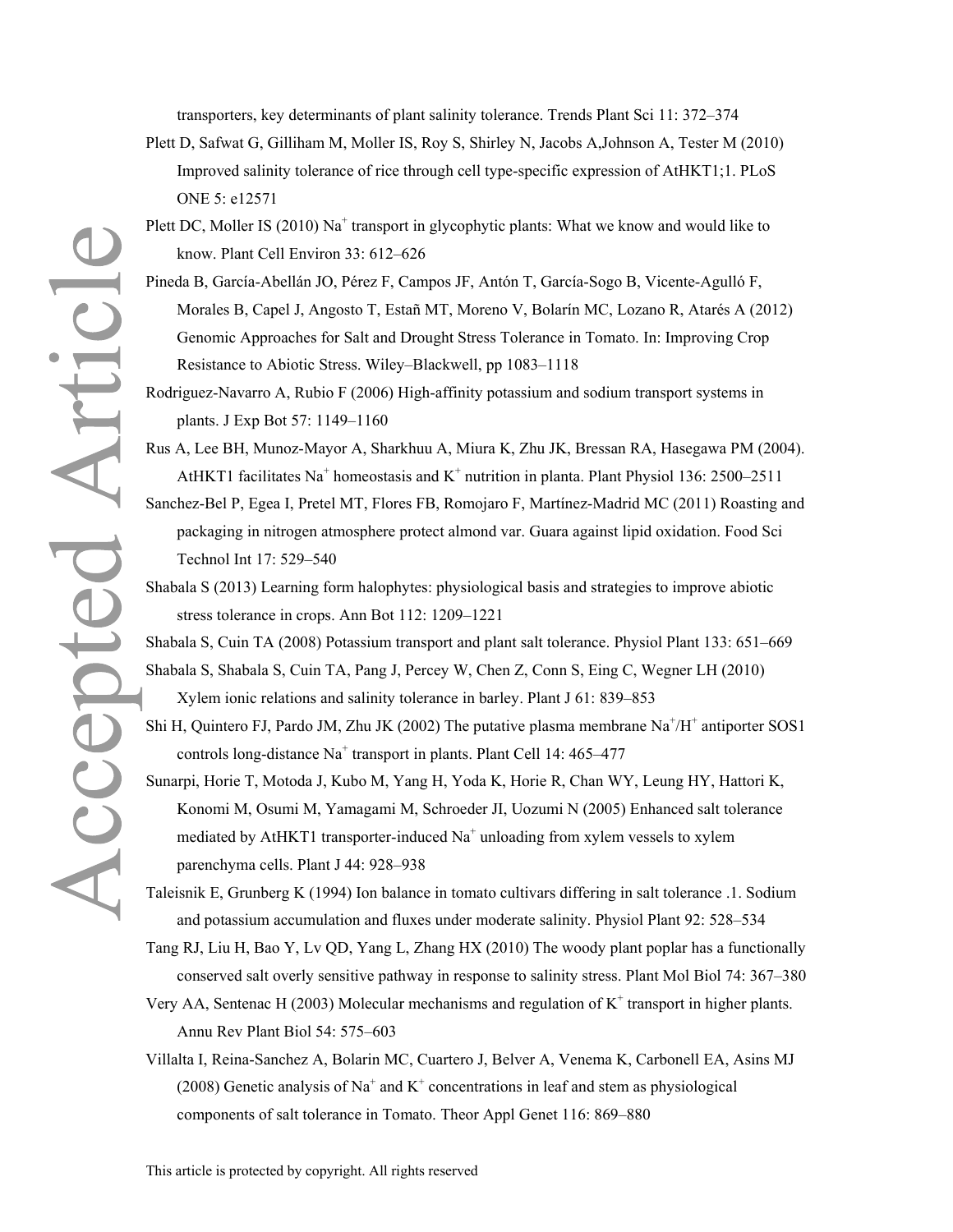Wu H, Shabala L, Barry K, Zhou M, Shabala S (2013) Ability of leaf mesophyll to retain potassium correlates with salinity tolerance in wheat and barley. Physiol Plant 149: 515–527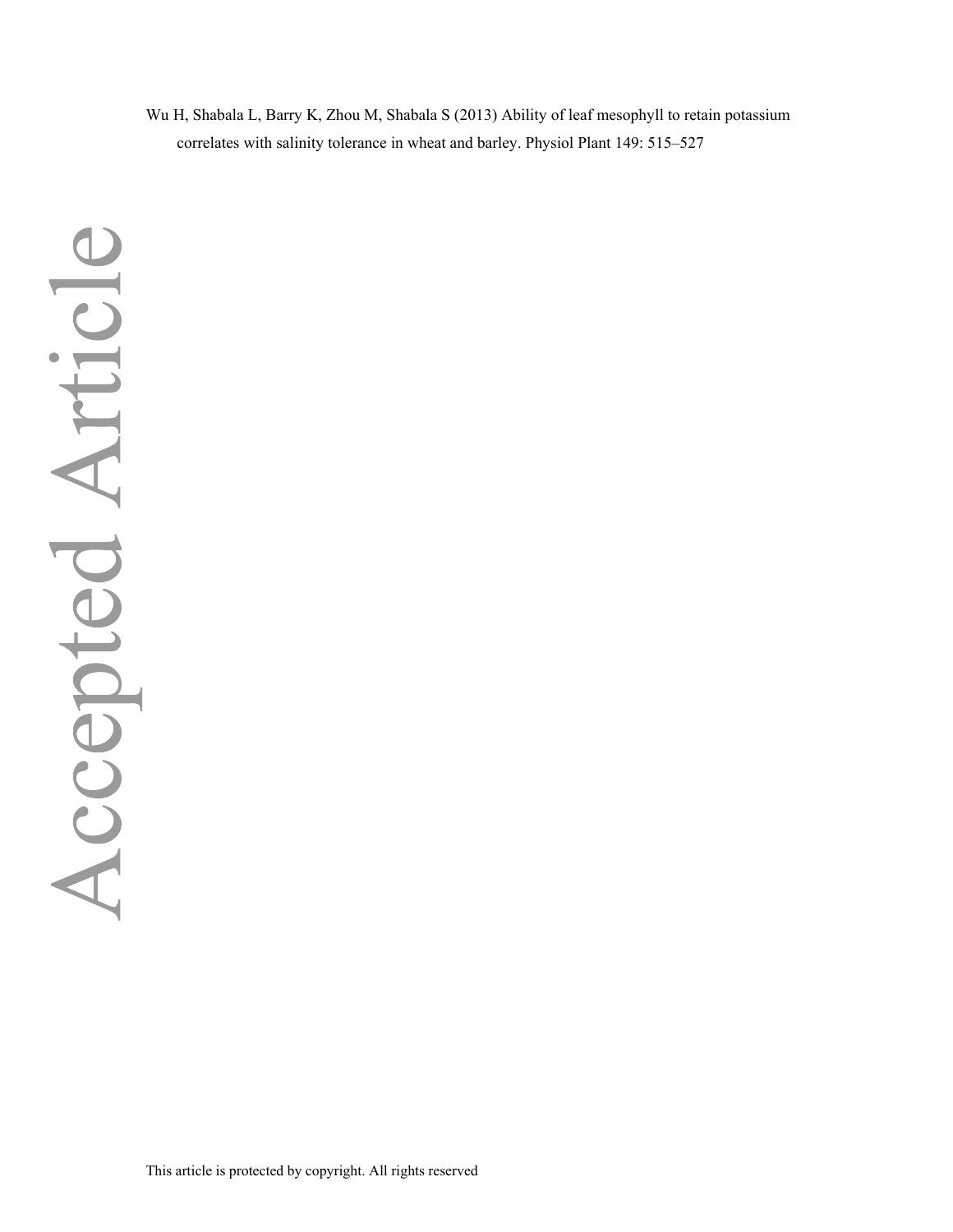## **Figure legends**

Articl

Accepted

Figure. 1. The salt tolerance degree induced by *HAL5* overexpression differs among the transgenic lines. (A) Relative expression of *HAL5* gene in three tomato transgenic lines (L2, L71 and L65) analyzed by real-time qPCR. B) Fruit yield and fruit number in plants grown at 100 mM NaCl for 80 days of non-transformed (WT) and the segregant population  $(T_1)$  of the three transgenic lines (L2, L71) and L65). Data are the mean  $\pm$  SE (n = 10). Values with different letters are significantly different as determined by LSD ( $P \le 0.05$ ).

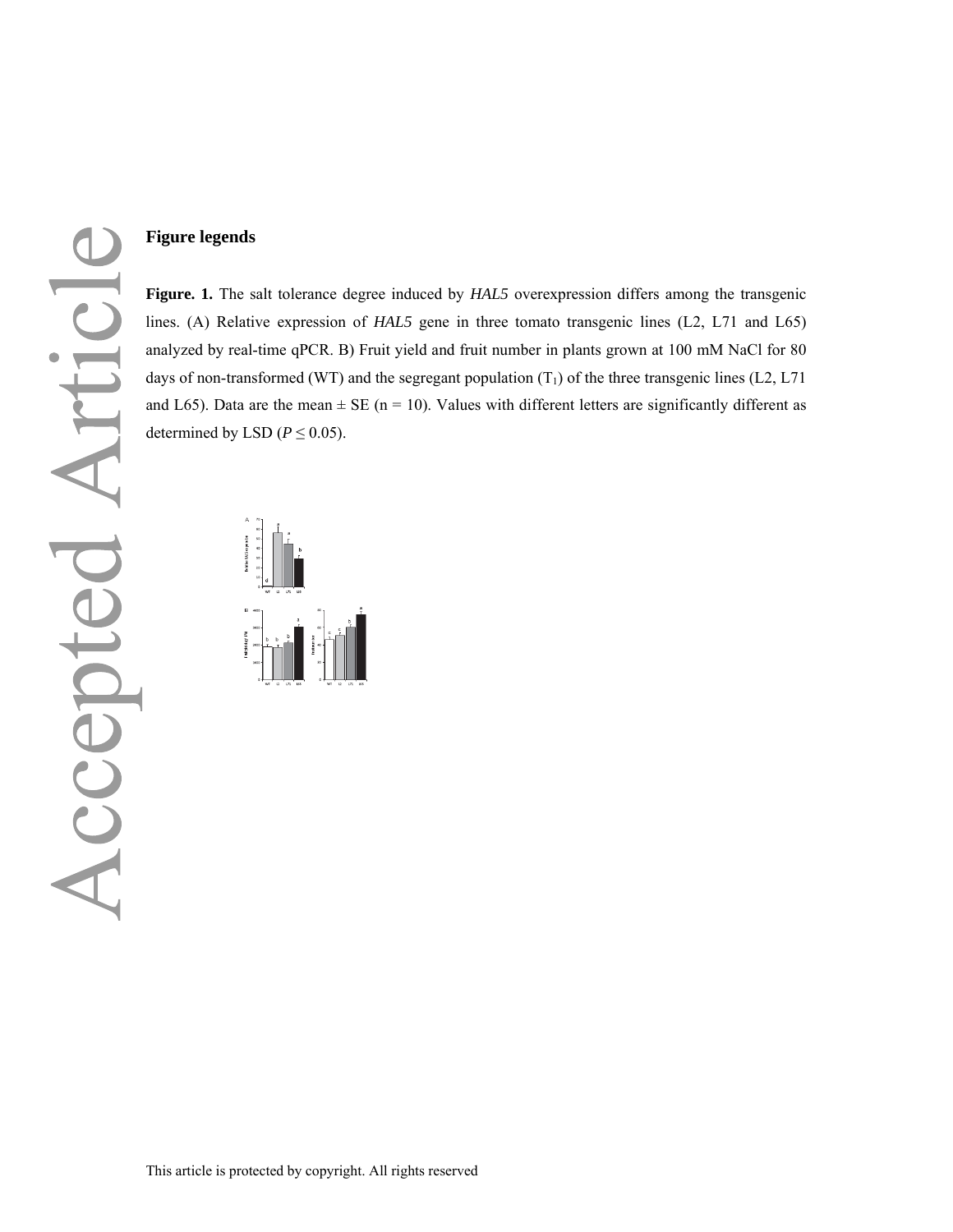**Fig. 2**. Effect of *HAL5* overexpression on agronomical and physiological responses of tomato plants grown under salinity treatment. (A) Non-transformed tomato plants (WT) and two  $T_2$  homozygous lines overexpressing *HAL5* gene (L71 and L65) were grown under saline conditions (0, 75 and 100 mM of NaCl) for 80 days, and fruit yield was quantified by collecting ripe fruits for 2 months. (B) In these plants,  $Na^+$ ,  $K^+$ ,  $Na^+/K^+$  ratio and sugars were measured in leaves (3<sup>rd</sup> true leaf) after 50 days of salt treatment. Data are the mean  $\pm$  SE (n = 6). Values with different letters are significantly different as determined by LSD ( $P \le 0.05$ ).

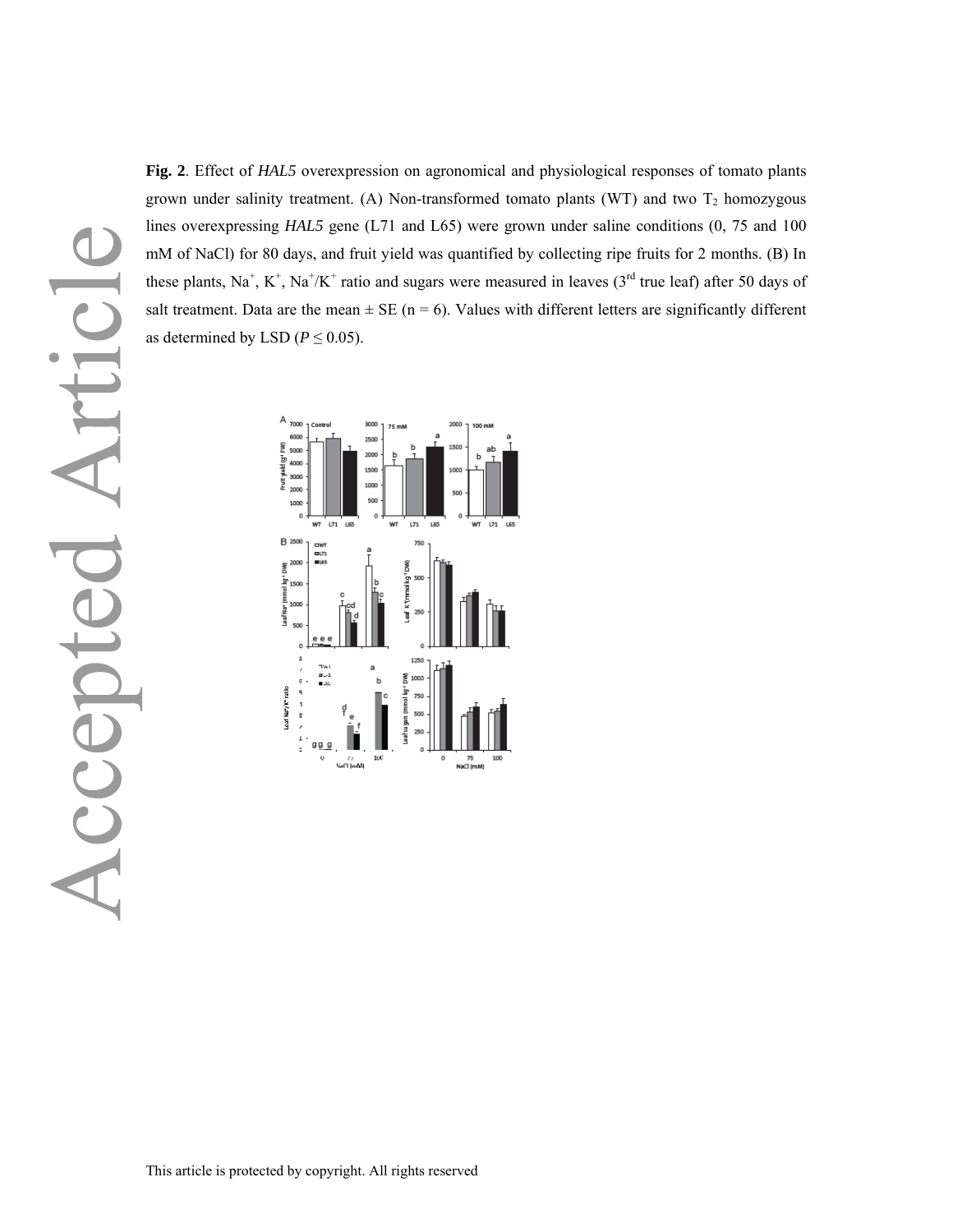**Figure. 3.** Salt tolerance induced by *HAL5* overexpression is related to the maintenance of the Na<sup>+</sup>/K<sup>+</sup> homeostasis over time. Plants of WT and homozygous line overexpressing *HAL5* gene (L65) were transferred to hydroponic culture and grown in Hoagland solution supplemented with 200 mM NaCl for 28 days. (A) Root and shoot fresh weights at the end of the experiment and (B) image of leaves representative of WT and transgenic line at this time. (C) Time course of  $Na<sup>+</sup>$  accumulation in different plant parts of WT and transgenic line. (D)  $Na^+$  translocation rate ( $Na^+$ -TR) from root to shoot (mmol Na<sup>+</sup> Kg<sup>-1</sup> root FW) and Na<sup>+</sup> flux to the leaves (Na<sup>+</sup>-FL, mmol Na<sup>+</sup> Kg<sup>-1</sup> leaf FW) in the second phase of the saline response (14–28 days of 200 mM NaCl treatment). (E) Time course of leaf  $K^+$ concentration and Na<sup>+</sup>/K<sup>+</sup> ratio in WT and transgenic line. Data are the mean  $\pm$  SE (n = 6). Asterisks indicate significant differences between WT and transgenic line (*P* < 0.05).

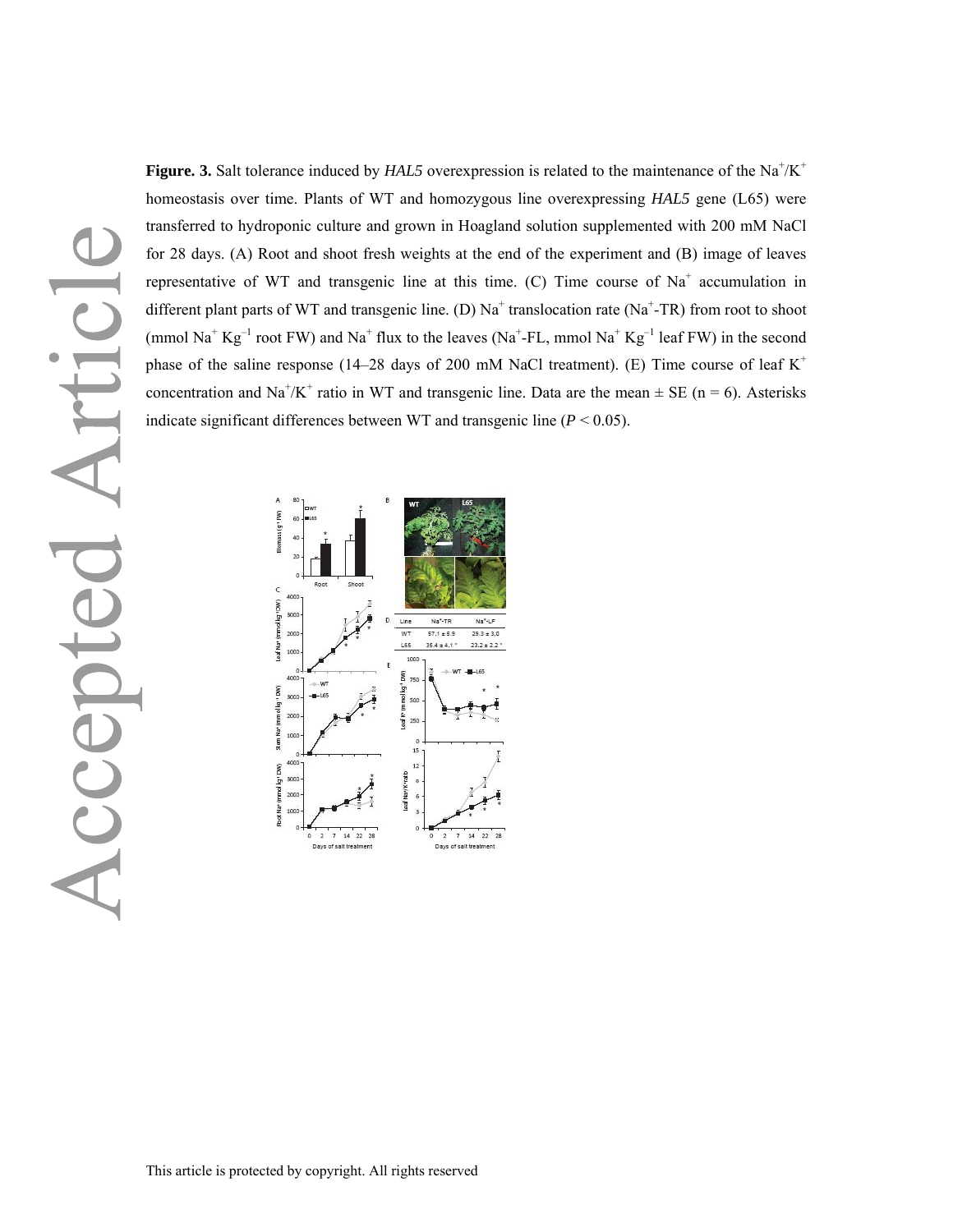**Fig. 4.** Relative expression of *SlSOS1* and *SlHKT1;2* quantified by real-time qPCR in roots (A) and leaves (B) of WT and homozygous line overexpressing *HAL5* gene (L65) plants after 7 and 14 days of 100 and 200 mM NaCl treatments. The relative expression level was calculated by using as the calibrator sample the expression level of each gene in roots or leaves of plants grown in absence of salt stress (equal to 1). Data are the mean  $\pm$  SE (n = 6). Asterisks indicate significant differences between WT and transgenic line  $(P < 0.05)$ .

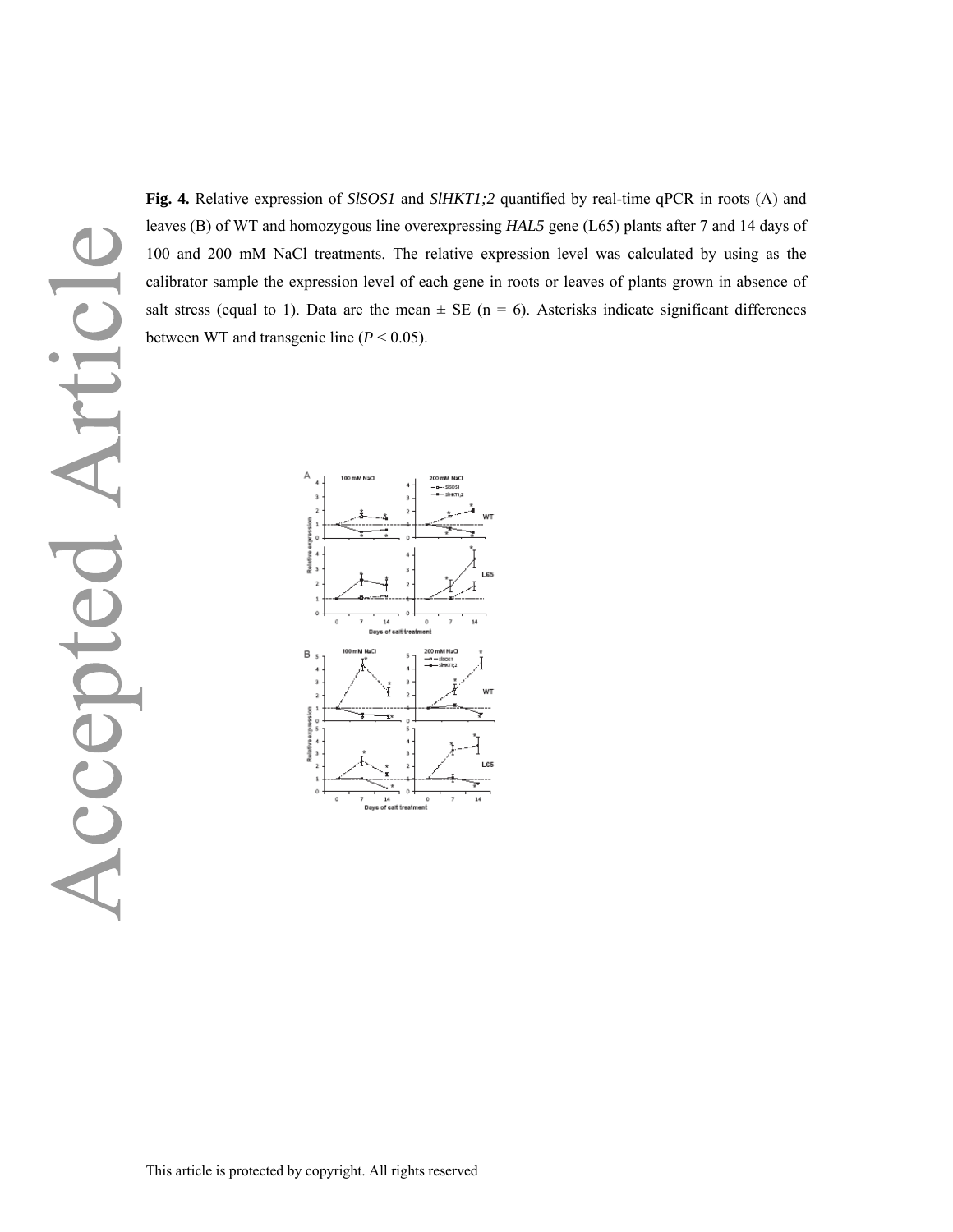**Fig. 5.** Relative expression of *SlHAK5* gene quantified by real-time qPCR in leaves of WT and homozygous line overexpressing *HAL5* gene (L65) plants after 14 days of 100 and 200 mM NaCl treatments. The relative expression level was calculated by using as the calibrator sample the expression level in leaves of WT plants in absence of salt stress (0 mM) (equal to 1). Data are the mean  $\pm$  SE (n = 6). Asterisks indicate significant differences between WT and transgenic line ( $P$  < 0.05). The bottom figure represents the lower part of the graph (below the dashed line) with the y-axis expanded to better visualize the different relative expression values in roots.